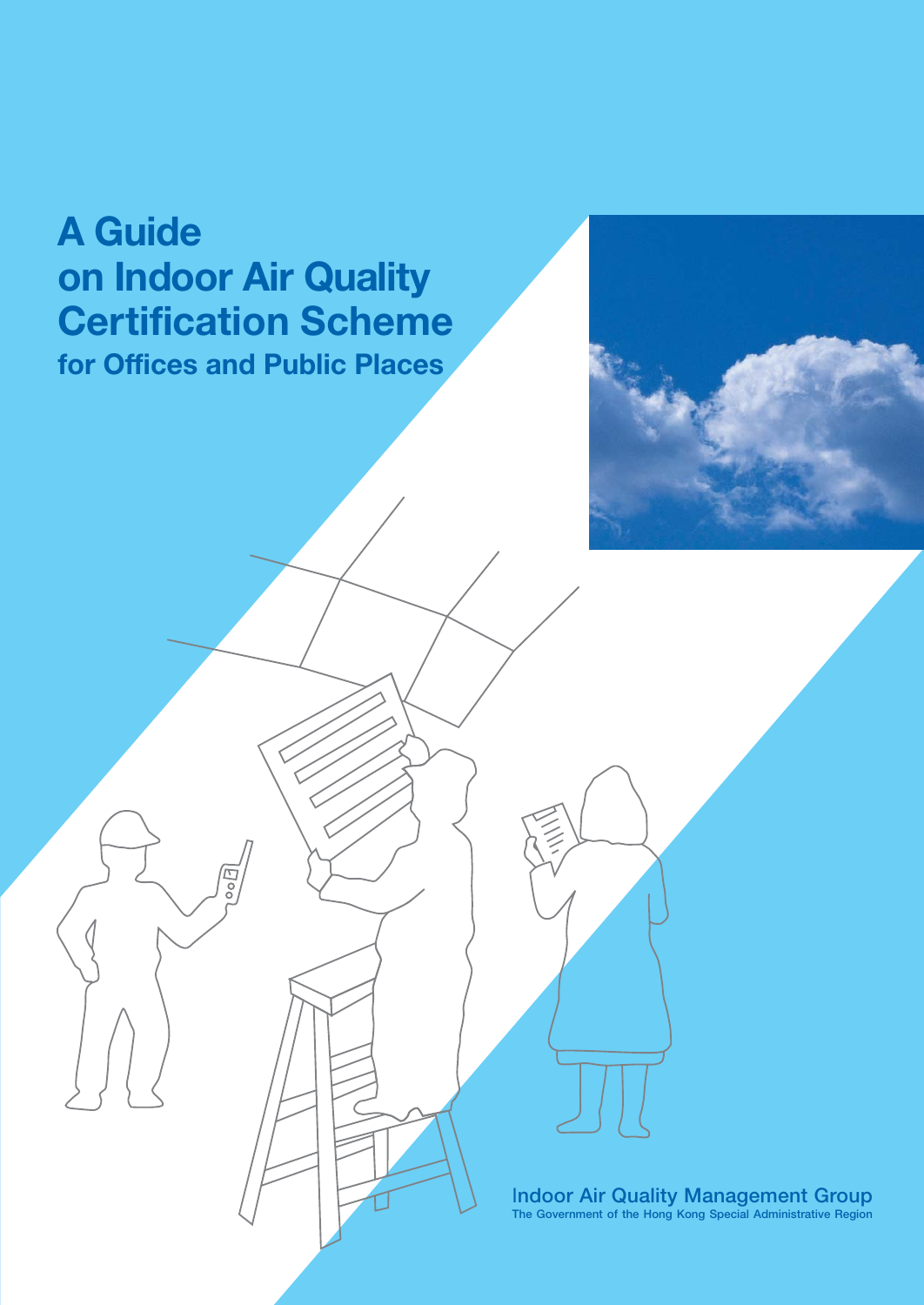# **A Guide**

# **on**

# **Indoor Air Quality Certification Scheme for Offices and Public Places**

**The Government of the Hong Kong Special Administrative Region Indoor Air Quality Management Group** 

**September 2003**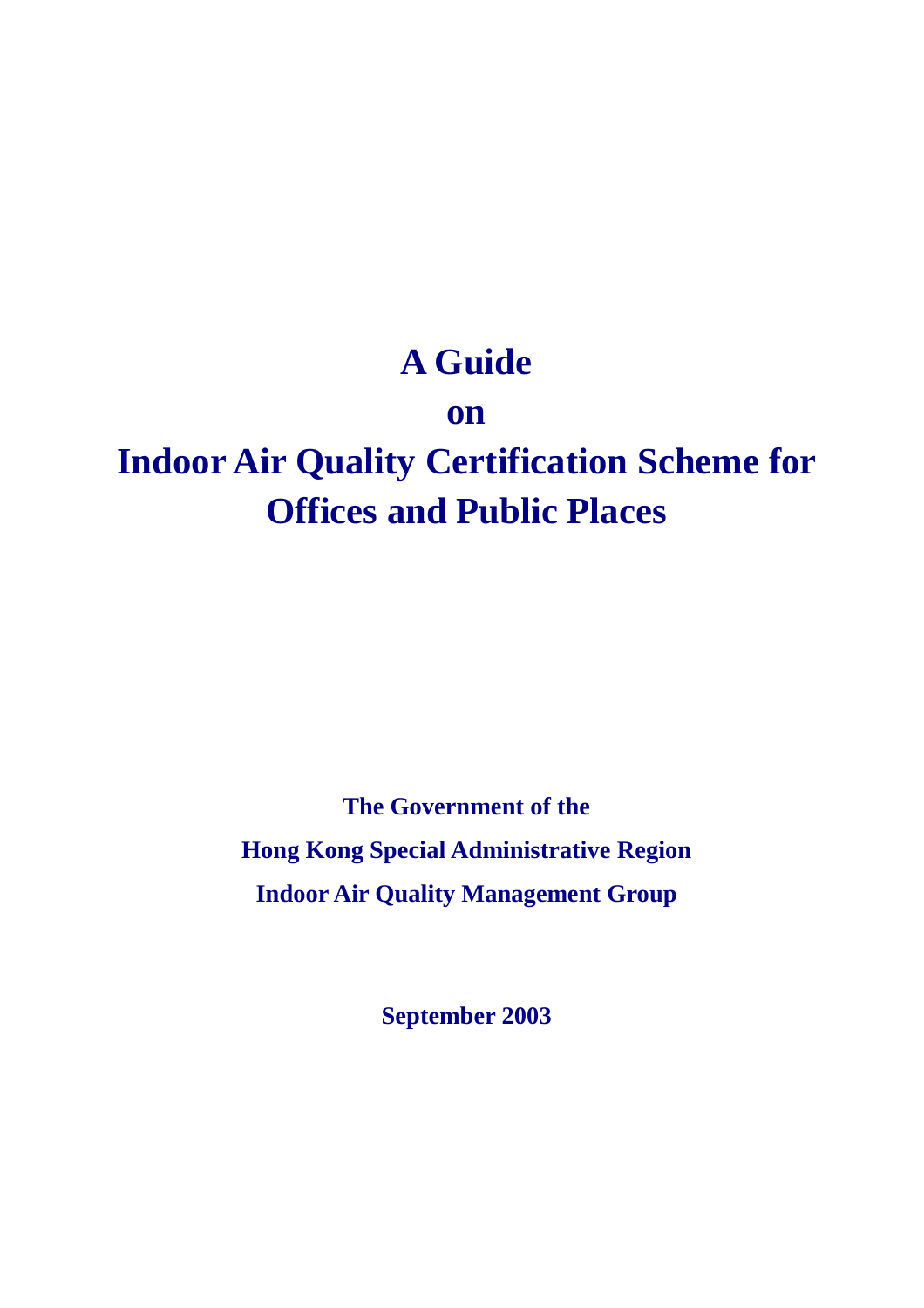# **Table of Content**

| FEES. |  |
|-------|--|
|       |  |

# **List of Annexes**

# **List of Tables**

| Table 2: IAQ Objectives for Individual VOCs (For Good Class TVOC Objective Only)15 |  |
|------------------------------------------------------------------------------------|--|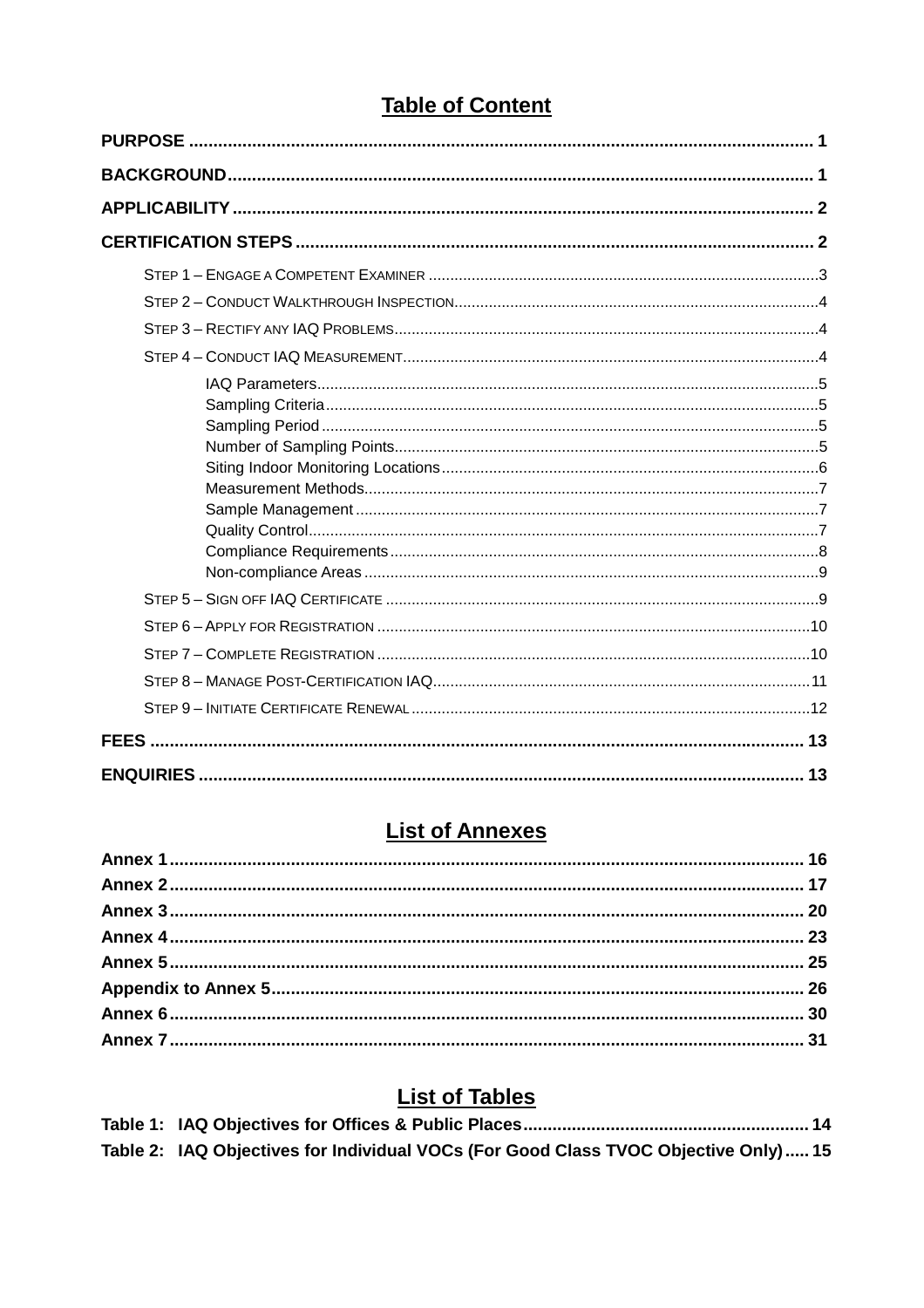## **PURPOSE**

 This guide sets out the procedures to participate in the Indoor Air Quality Certification Scheme for Offices and Public Places.

## **BACKGROUND**

2. To improve the indoor air quality (IAQ) and promote public awareness of the importance of IAQ, we have implemented an IAQ Management Programme. One of the core tasks of the Programme is to launch a voluntary IAQ Certification Scheme for Offices and Public Places (hereafter refers as "Certification Scheme").

3. Key features of the Certification Scheme are –

- (a) a 2-level IAQ objectives (Excellent Class and Good Class) is used as the benchmark to assess IAQ of premises/buildings;
- (b) a voluntary and self-regulatory approach is adopted for annual certification;
- (c) participation is free but premises/building owners or management are responsible for all expenses, including but not limited to, employing competent examiners to assess IAQ of their premises/buildings against the IAQ objectives;
- (d) competent examiners will issue an IAQ certificate for premises/building owners or management to register with the IAQ Information Centre if the IAQ objectives are complied with. The certificate should be put up at a prominent location for the public information;
- (e) the certificate is valid for 12 months. For certificate renewal, a full set of parameters on IAQ objectives be measured once every 5 years, and for the 4 years in between, only carbon dioxide and respirable suspended particulates need to be measured annually if certain conditions are met;
- (f) certification is generally made on the basis of a building as a unit. Nevertheless, premises/building owners or management can choose to certify certain parts or certain floors of a building; and
- (g) premises/building owners or management have to manage post-certification IAQ to ensure IAQ is maintained at the certified level.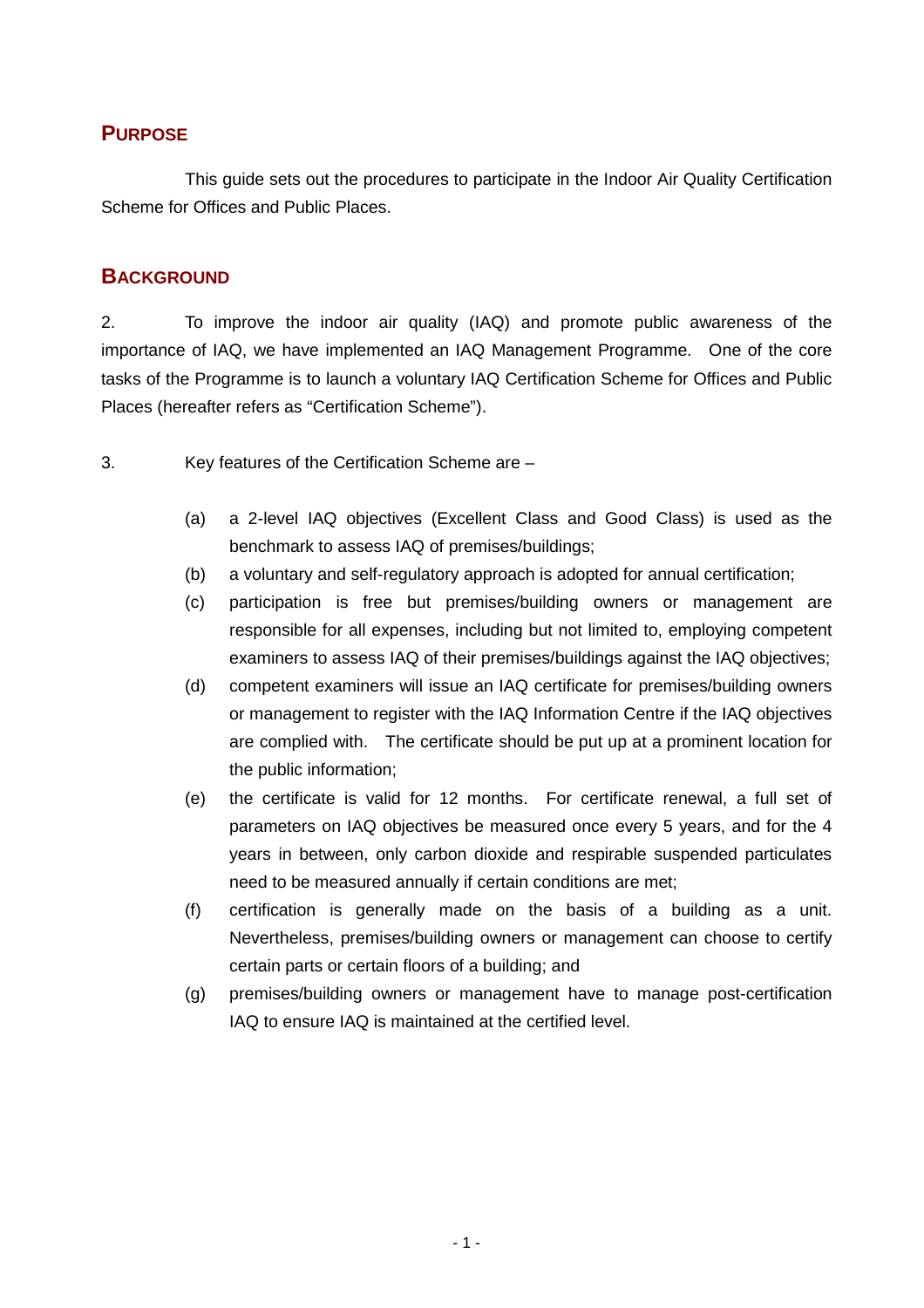## **APPLICABILITY**

4. In general, buildings or totally enclosed areas for the use as offices or public places which are served by mechanical ventilation and air conditioning (MVAC) system may join the Certification Scheme. MVAC system means the equipment, distribution network and terminal that provide, either collectively or individually, the processes of heating, cooling, humidification, dehumidification, ventilation or air-purification or any other associated processes to a conditioned space. It does not cover window-type air-conditioners or split-type air-conditioners. Public places is defined as "any theatre, place of public entertainment of any kind, or other place of general resort, admission to which is obtained by payment or to which the public have or are permitted to have access". Examples of eligible buildings are office buildings, shopping malls, hotels, restaurants, theatres, cinemas and funeral parlours, etc.

5. The certification is generally made on the basis of a building as a unit. Nevertheless, premises/building owners or management can choose to certify certain parts or certain floors of a building. Where a shopping mall or scheduled premises<sup>1</sup> listed under Schedule 2 of the "Public Health and Municipal Services Ordinance" (Cap. 132) forms part of the building, it is required to be certified separately. The location of the certified premises/buildings must be clearly stated in the application form and the certificate.

# **CERTIFICATION STEPS**

- 6. The following steps should be taken to participate in the Certification Scheme:
	- (a) owner/management of premises/building to engage a competent examiner;
	- (b) competent examiner to carry out a walk-through inspection to check if the premises/building have any IAQ problem;
	- (c) owner/management of the premises/building to rectify the IAQ problems with the assistance of the competent examiner, if any;
	- (d) competent examiner to conduct IAQ measurement and carry out remedial action if necessary;
	- (e) competent examiner to certify the premises/building in compliance with IAQ objectives and issue a certificate;
	- (f) owner/management of the premises/building to send to the Indoor Air Quality Information Centre the certificate for registration and a copy of the certification report for record;

<sup>1</sup> As at August 2003, the scheduled premises listed are restaurants, dancing establishment, theatres, cinemas, funeral parlours and factory canteens.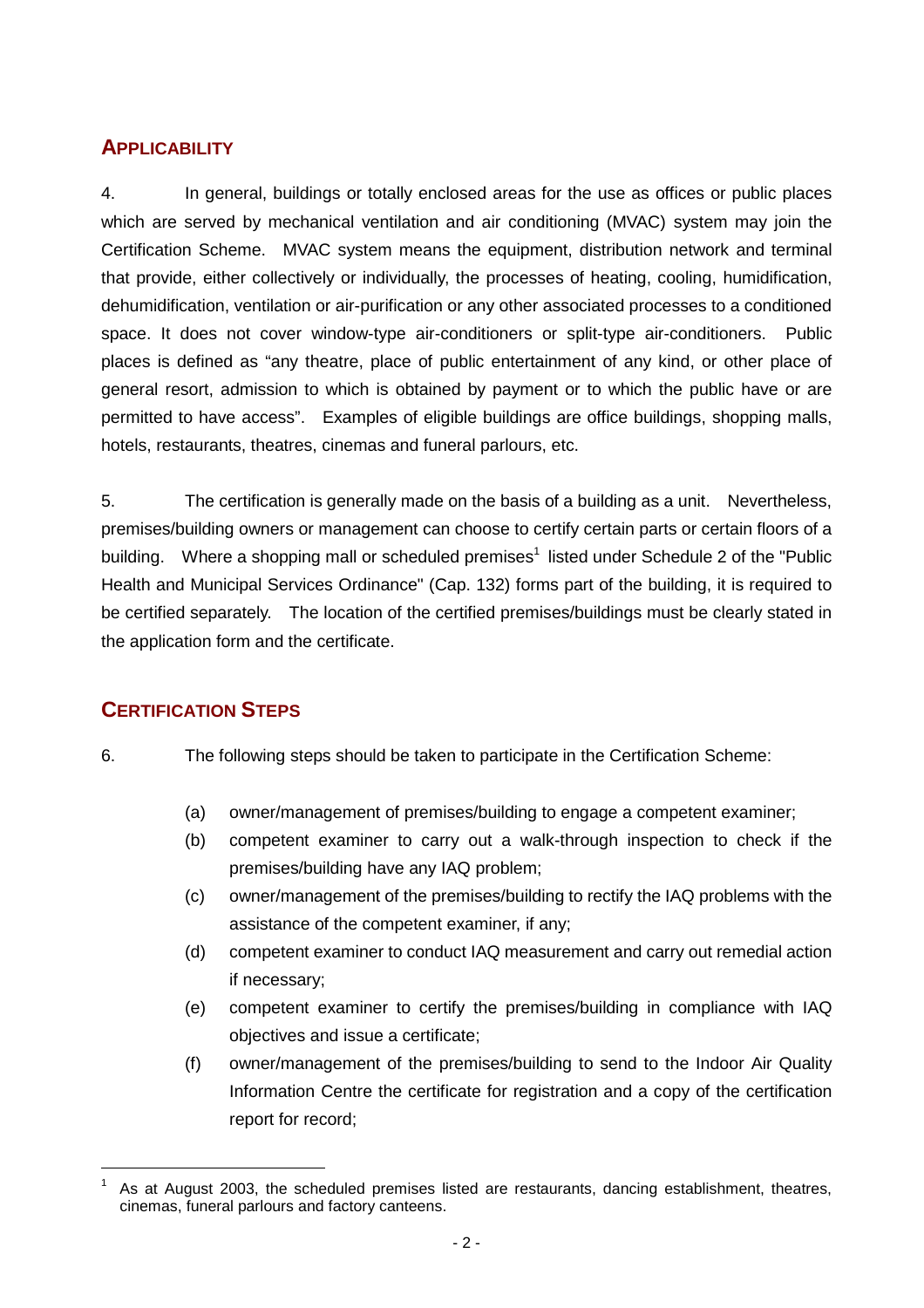- (g) Indoor Air Quality Information Centre to return the certificate to owner/management of the premises/building with a registration number for display in a prominent location for the public information;
- (h) owner/management of the premises/building to manage post certification IAQ; and
- (i) owner/management of the premises/building to initiate annual re-certification.

The application procedures are summarised in a flowchart at **Annex 1**.

### **Step 1 – Engage a Competent Examiner**

- 7. Under the Certification Scheme, a competent examiner is defined as:
	- (a) For certification of commercial buildings and public places A registered professional engineer (RPE) in building services, gas, chemical, environmental, marine and naval architecture or mechanical discipline who is registered under the Engineers Registration Ordinance (Cap. 409).
	- (b) For certification of government and quasi-government buildings\*
		- (i) Requirement (a) above; or
		- (ii) A public officer appointed in writing by the Director of Architectural Services or the Director of Electrical and Mechanical Services, as having relevant qualification and experience in carrying out IAQ certification.
		- \* including government leased/owned premises within a commercial or a joint venture building.

8. The IAQ Information Centre is maintaining a **non-exhaustive** list of consultancy firms with expertise in IAQ. The list is available at the IAQ Information Centre and its website http://www.iaq.gov.hk/ .

9. Since IAQ is a complex subject requiring expertise from various disciplines, specialists may be required at different stages of the certification process. During the IAQ certification, the competent examiner will lead a team of relevant personnel and is responsible for the following activities:

- (a) carry out a walkthrough inspection of premises/building to check if there are any IAQ problems;
- (b) provide recommendations, general advice or relevant information on practices commonly adopted to address the IAQ problems, if any;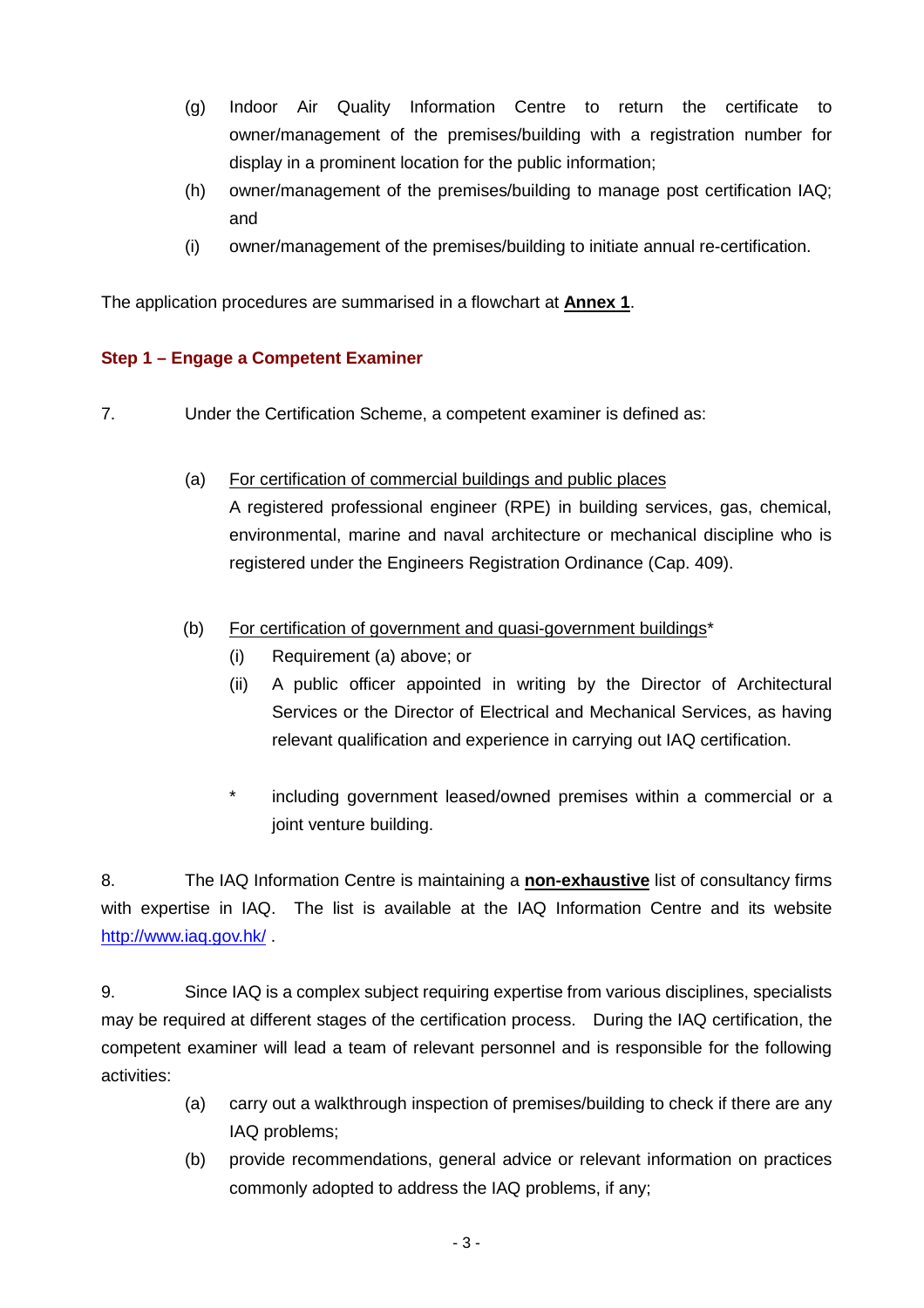- (c) conduct IAQ measurement;
- (d) certify the premises/building if the measurement results are in compliance with the IAQ objectives; and
- (e) advise owner/management of the premises/building to manage post-certification IAQ as set out in paragraph 41 of this guide.

10. To strive for a higher certification quality, we are developing a quality assurance programme under which only parties accredited by an independent and defined accreditation body will be qualified for conducting IAQ certification. We will consult stakeholders concerned in due course. This quality assurance programme will be for the longer term as the pool of IAQ professionals takes time to build up.

### **Step 2 – Conduct Walkthrough Inspection**

11. The competent examiner will gain first-hand visual appreciation for the building's hygienic and maintenance condition through a walkthrough inspection. It is recommended that the competent examiner should conduct the walkthrough inspection together with the owner/ management of the premises/building. A non-exhaustive checklist is provided in **Annex 2** to facilitate the inspection. Competent examiners should exercise their professional judgment to modify the checklist according to different premises/building uses and previous inspection experience as well as to develop tailor-made checklists for specific situations. Reference could also be made to Chapter 7 of Guidance Notes for the Management of Indoor Air Quality in Offices and Public Places.

### **Step 3 – Rectify any IAQ Problems**

12. If any IAQ problems are identified, the owner/management of the premises/building should rectify them with the assistance of the competent examiner. Reference could be made to Chapters 7 and 8 of the Guidance Notes for the Management of Indoor Air Quality in Offices and Public Places.

### **Step 4 – Conduct IAQ Measurement**

13. The competent examiner may proceed to carrying out IAQ measurement after the walkthrough inspection if he/she considers that there are no obvious irregularities or the irregularities have been rectified.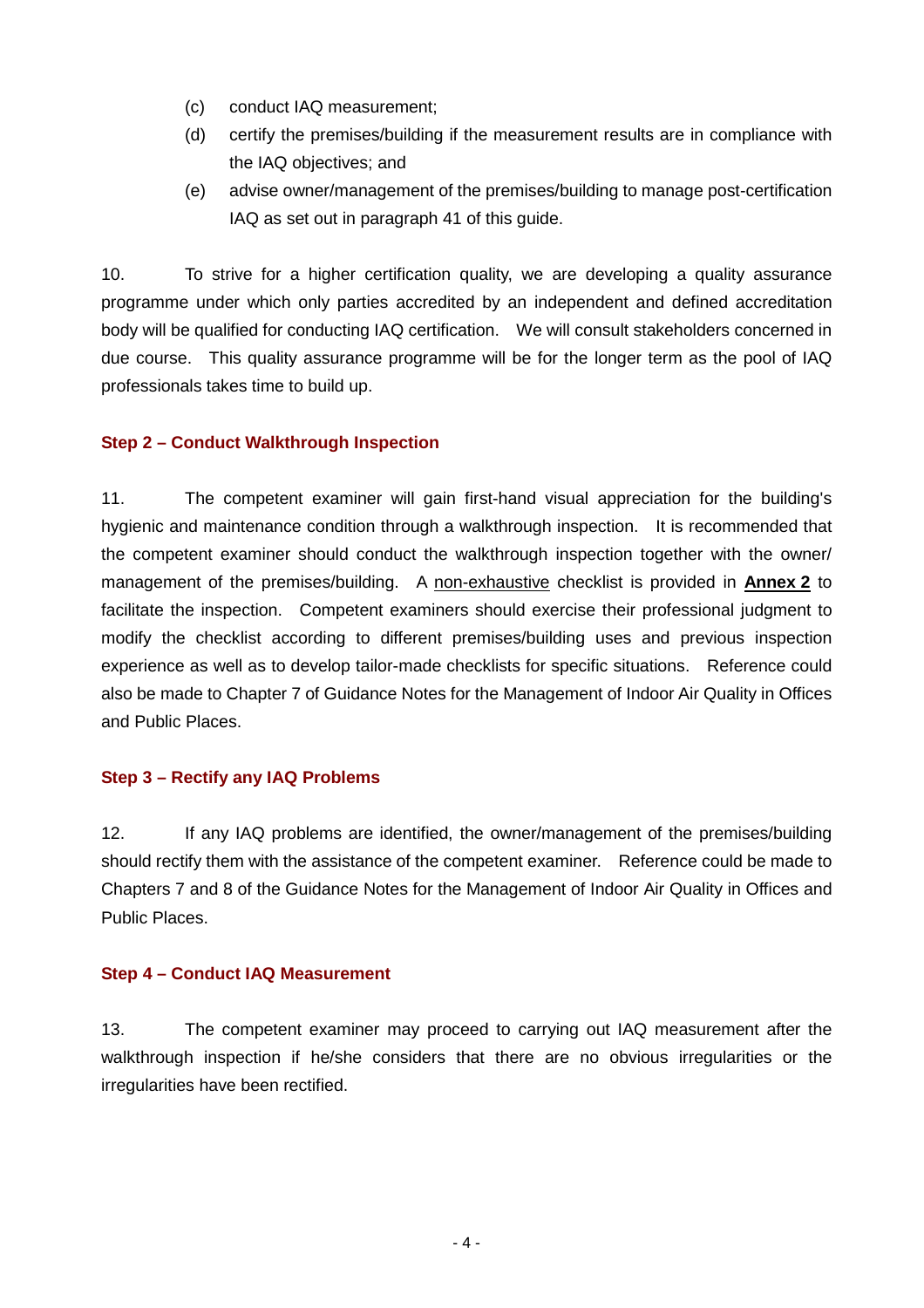### *IAQ Parameters*

14. A total of 12 IAQ parameters as listed in Table 1 shall be measured. These include 3 physical parameters (room temperature, relative humidity, and air movement), 8 chemical parameters (carbon dioxide  $(CO_2)$ , carbon monoxide  $(CO)$ , respirable suspended particulates  $(PM_{10})$ , nitrogen dioxide  $(NO_2)$ , ozone  $(O_3)$ , formaldehyde (HCHO), total volatile organic compounds (TVOC), and radon (Rn)), and 1 biological parameter (airborne bacteria). We will also include an additional parameter, airborne fungi with an indicative level of 500 cfu/m<sup>3</sup>, for both "Good" and "Excellent" Classes in the next review for the Certification Scheme.

### *Sampling Criteria*

15. Measurement should not be made in any part of the premises/building where it is totally enclosed but not served by MVAC system, such as store rooms, plant rooms, switch rooms, or kitchens (in the case of restaurants), etc.

### *Sampling Period*

16. Measurement should be made on an 8-hour basis except otherwise specified. Where it is not practicable to take 8-hour continuous measurement, surrogate measurement (i.e. an intermittent measurement strategy based on the average of half-hour measurements conducted at four time-slots) is accepted. Competent examiners should take into account the operation pattern of the premises/building when choosing the four time-slots. As a guideline, the four time-slots should be evenly distributed over the business hours for office buildings whereas for public places they should cover the worst-case scenario such as periods of highest occupancy.

### *Number of Sampling Points*

| Total floor area to be certified | <b>Minimum Number of</b> |
|----------------------------------|--------------------------|
| (served by MVAC system) $(m2)$   | <b>Sampling Points</b>   |
| < 3,000                          | 1 per 500 $m2$           |
| $3,000 - 5,000$                  | 8                        |
| $5,000 - 10,000$                 | 12                       |
| $10,000 - 15,000$                | 15                       |
| $15,000 - 20,000$                | 18                       |
| $20,000 - 5,30,000$              | 21                       |
| $\geq 30,000$                    | 1 per 1,200 $m2$         |

17. The guidelines for the minimum number of sampling points required are: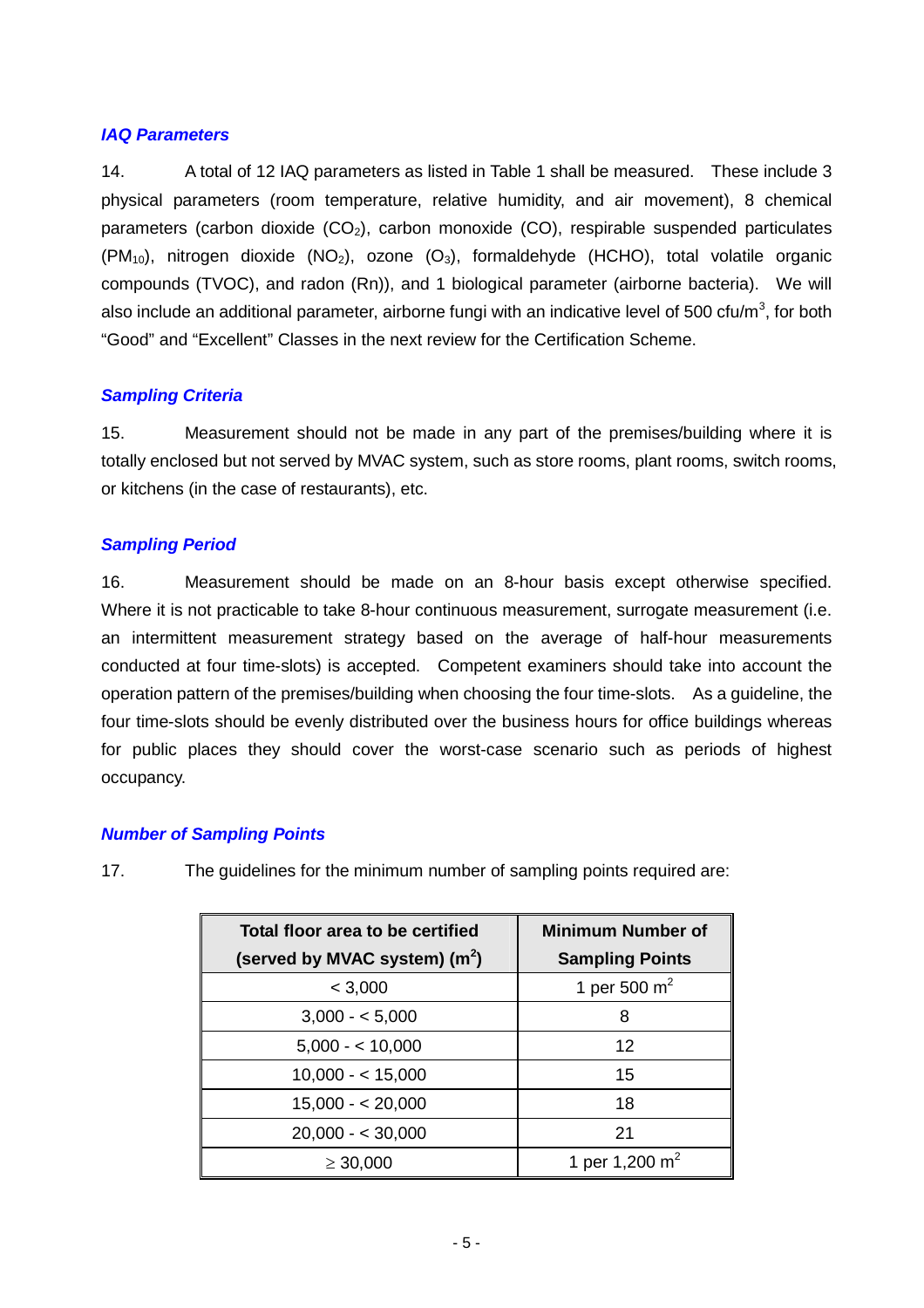However, competent examiners should exercise their professional judgment to take additional samples if necessary.

18. As outdoor air measurement data may provide hints on whether outdoor pollutants contribute to poor IAQ, all the IAQ parameters (except air movement) should, in parallel, be monitored outdoors in close proximity to the fresh air intakes of the study areas. At least one sample should be taken. Where accessible, samplers/monitor inlets should be located approximately 1 m off the edge of the fresh air duct inlets and enclosed in appropriate shelters to avoid direct sunlight and moisture. Other representative locations should be considered if the fresh air intake is not accessible.

### *Siting Indoor Monitoring Locations*

19. Since IAQ may be affected by the effectiveness of the MVAC systems, the susceptibility of the occupants, and the potential sources expected from the occupant density or activities, sampling points should in general be chosen using the following criteria:

- (a) distributed among individual MVAC zones;
- (b) include areas under complaints; and
- (c) cover areas with both high and low occupant density.

20. During field data collection, monitors should be sited at the selected sampling location using the following general guidelines:

- (a) representing the primary workstation layout and work activities;
- (b) of minimal disturbance of work activities within the study area;
- (c) at least 0.5 m from corners or windows;
- (d) at least 0.5 m from walls, partitions, and other vertical surfaces (e.g. file cabinets);
- (e) not directly in front of air supply diffusers, induction units, floor fans, or heaters, or the exhaled breath of the operator, etc.;
- (f) not under direct sunlight that will impact instrumentation;
- (g) preferably not in hallways or passageways;
- (h) at least 1 m from localised sources such as photocopiers, printers, cigarette smokers, etc.;
- (i) not within 3 m of an elevator if sampled at a corridor / lobby;
- (j) not within 2 m of doors;
- (k) not obstructive to, or interfering with, occupant egresses from the study area under normal or emergency situations;
- (l) not at the junction connected to stations of public transport facilities; and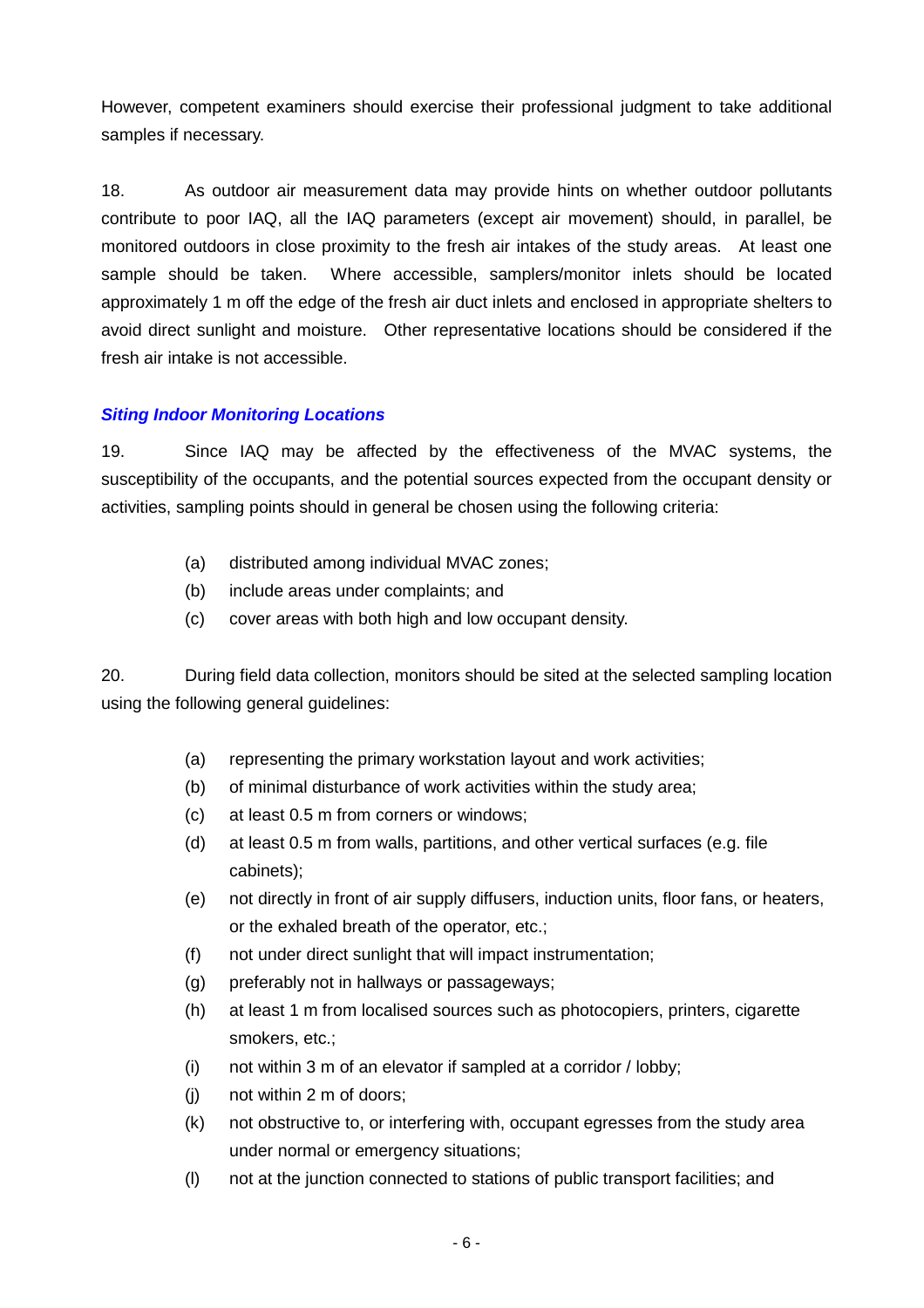(m) placing inlets of samplers at a height of about 1.1 m above the floor.

### *Measurement Methods*

21. The detailed methods for measuring the 12 IAQ parameters for the purpose of the Certification Scheme are set out in **Annex 3**.

### *Sample Management*

### *(a) Real-time monitoring data*

22. The data collected by real-time monitors should be taken every 5 minutes either with data logging devices or by recording properly in a field data log sheet. The instrument operating conditions should also be properly recorded in a field log sheet.

### *(b) Integrated sample*

23. Before sampling, a unique identification code should be assigned to each sample collected. The identification code will indicate the type of sample, the sampling location, and whether the sample is a primary or duplicate sample. Information on the types of sampling equipment, pump airflow rates, start/stop times, sampling conditions, names of technicians, and other appropriate sample collection information should also be documented.

24. After sampling, the chemical samples as collected in sampling tubes / filters / bags / canisters, etc. should be treated, stored and analysed as per manufacturers' recommendations if available, or otherwise, within a maximum period of 5 days. To ensure sample integrity, appropriate precautions against damage, deterioration and contamination of samples during transportation, storage and handling should be taken. For bacterial samples, they should be delivered to the microbiology laboratory within 24 hours for incubation.

### *Quality Control*

25. Competent examiners should ensure the competence of all who participate in the IAQ survey and certification process. All measurements should be conducted using calibrated instrument/equipment and the calibration should be conducted according to manufacturer's specifications where available. Also, the calibration standards should have a well-defined traceability to certified reference materials (CRMs), if available.

26. Real-time monitors should be checked before use. Time must be allowed for the real-time monitors to reach steady state before taking measurements. Records should be maintained for each of the real-time monitors, including the following minimum data:

(a) manufacturer's name, serial number or other unique identification;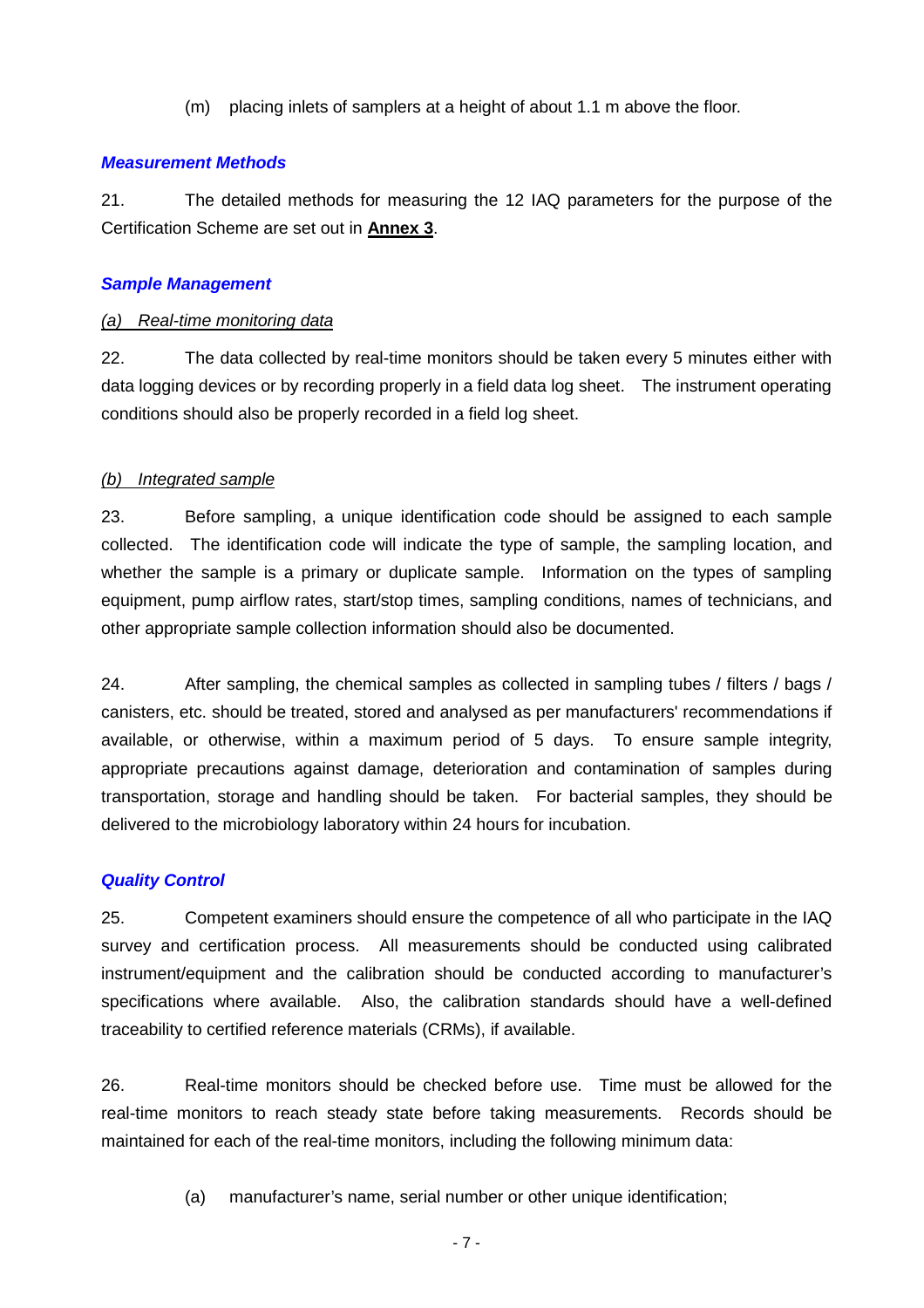- (b) real-time monitors' compliance with the product specifications;
- (c) the manufacturer's instructions;
- (d) dates, results and copies of reports and certificates of all calibrations, adjustments, and the due date of next calibration;
- (e) the maintenance plan and maintenance carried out to date; and
- (f) any damage, malfunction, modification or repair to the monitors.

27. To ensure the data quality, a quality control (QC) plan including sample preparation and handling, calibration, data processing, etc. should be prepared. At least one sample or 10% of the total field samples for each certification job, whichever is larger, should serve as field blanks and accompany the samples to the field and back to the laboratory, without being used for sampling. Similarly, at least one sample, or 10% of the total field samples for each certification job, whichever is greater, should be collected as duplicate samples. To prevent contamination or deterioration of the integrated samples, the chain-of-custody log detailing the storage and treatment of samples prior to analysis should be prepared.

### *Compliance Requirements*

28. The 8-hour average IAQ Objectives in Table 1 will be used as the benchmark for assessing compliance, except for the alternative measurement of TVOC for Good Class objective as set out in paragraph 29 below. The compliance requirements are –

- (a) at least 80% of the sample points of each of the parameters comply with the relevant IAQ objectives;
- (b) for each of the chemical and biological parameters, no sample points should exceed more than 50% of the relevant IAQ objectives; and
- (c) for each of the physical parameters, no sample points should exceed more than 10% of the relevant IAQ objectives, or fall outside 10% of the upper or lower limit if a range is used.

29. For Good Class IAQ objective, the TVOC objective is also considered met if the measurements of 10 more commonly found individual VOCs are in compliance with the requirements set out in Table 2. Details are –

- (a) if the level of TVOC measured exceeds the level in Table 1, measurement of individual VOCs as listed in Table 2 may be carried out in the failed sampling points;
- (b) measurements of individual VOCs should be conducted with analytical methods based on the USEPA's organic (TO) compendium procedures;
- (c) a TVOC-failed sampling point complying with all the 10 individual VOCs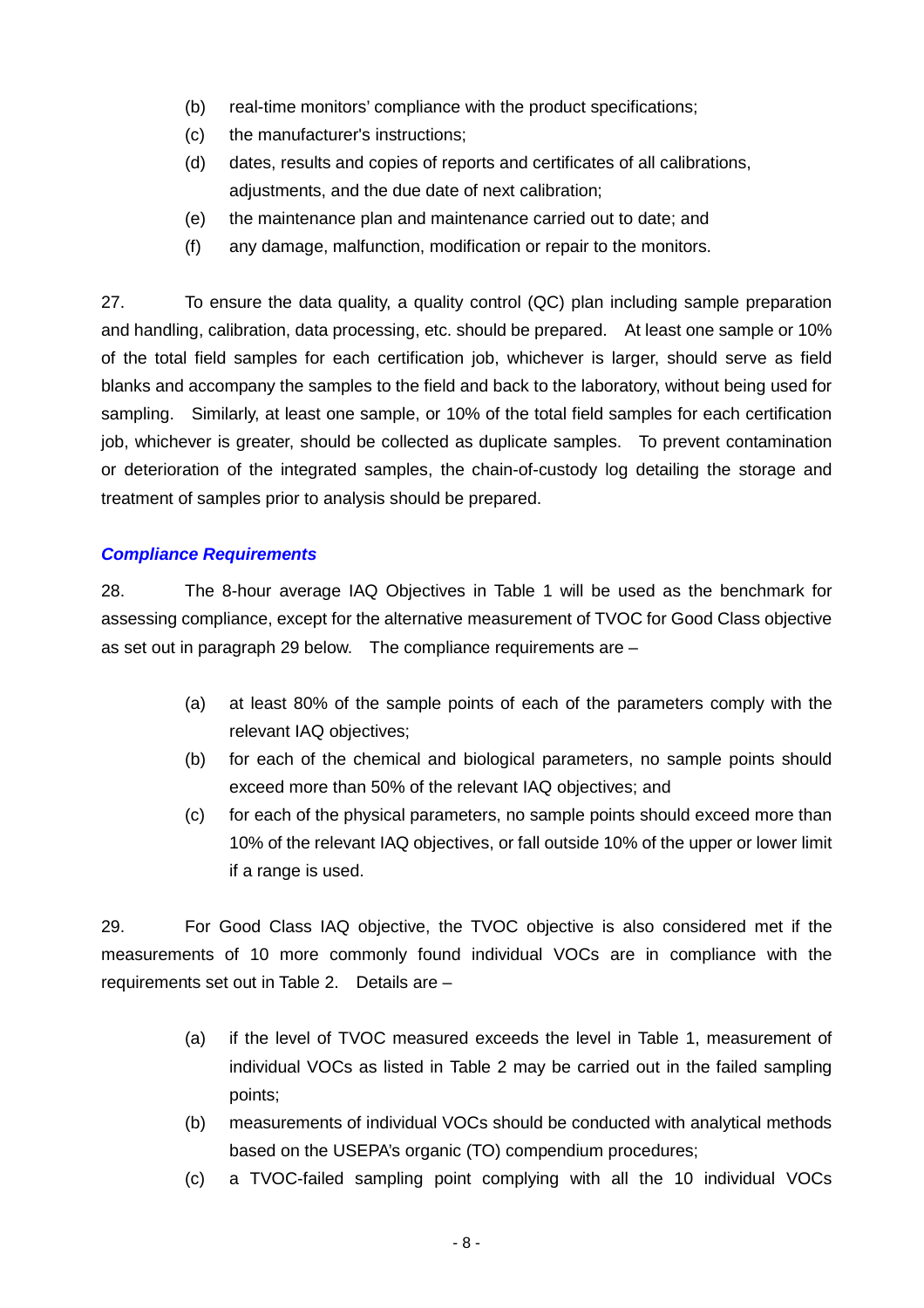objectives in Table 2 will be regarded as a passed sampling point in respect of TVOC; and

(d) the number of passed sampling points of TVOC measurements and of individual VOC re-measurements will be added together when calculating the 80% compliance percentage.

### *Non-compliance Areas*

30. The owners/management of the premises/buildings, with the assistance of the competent examiners, should carry out remedial actions on those non-compliance areas. Competent examiners may carry out IAQ re-measurements for those failed parameters after remedial actions have been taken.

#### **Step 5 – Sign off IAQ Certificate**

31. If the IAQ objectives are met, the competent examiner may sign off the "Certificate of Indoor Air Quality for Offices and Public Places" (a sample each of the Excellent Class and Good Class Certificates are at **Annex 4**). The competent examiner should download the electronic copy of the certificate from the IAQ Information Centre at http://www.iaq.gov.hk/, and colour print the certificate on "vellum laid" paper of 100 gram per square meter (GSM). All entries in the certificate should be type printed. Paper sample can be obtained from the IAQ Information Centre. The competent examiner should then issue the certificate together with a certification report (**Annex 5**) to the owner/management of the premises/building.

32. Except for measurement of  $PM_{10}$  and  $CO_2$  for the purpose of certificate renewal (see paragraphs 42 to 43 below), competent examiners are required to complete the certification process 12 months after the first IAQ parameter is measured. If a set of IAQ compliant data is only available one year beyond the first IAQ parameter is measured, competent examiners would need to re-measure the full set of the 12 IAQ parameters.

33. The competent examiner is also required to advise owner/management of the premises/building to adopt appropriate post-certification measures to ensure that IAQ is maintained at the certified level (please see paragraph 41 below).

34. A number of buildings have already measured IAQ in accordance with the requirements set out in the previous draft consultation documents. Since some of the certification preparatory work and measurements may have been completed in accordance with the standards and methods suggested in the draft documents, there will be a one-off arrangement for first time applications possessing a full set of IAQ compliant data within 12 months after the launch of the Certification Scheme. For this one-off arrangement, the data will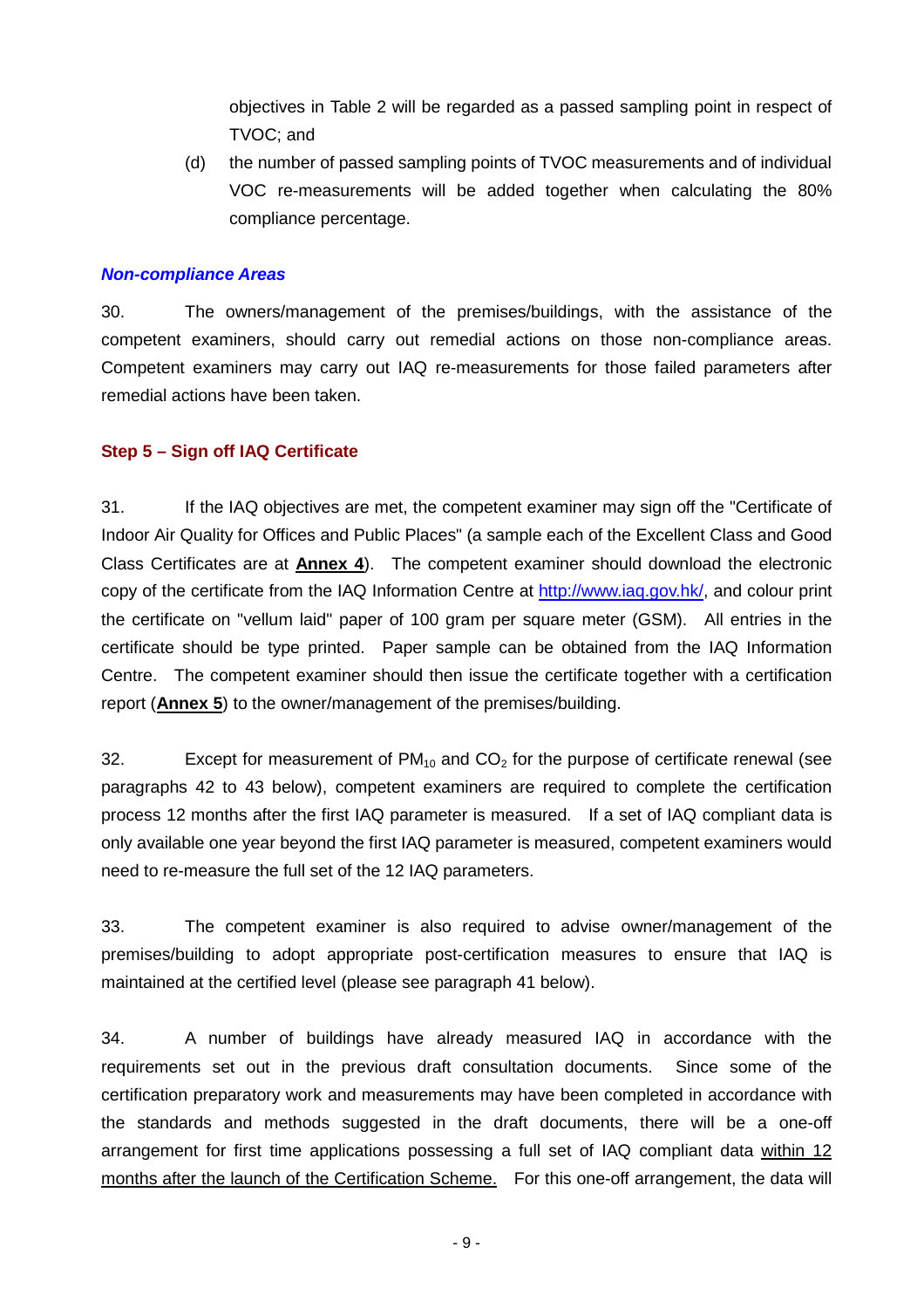be considered compliant if the measurement methodologies and other certification details can comply with this Certification Guide, or any previous editions of the IAQ Guidance Notes or IAQ Certification Guide. The one-off arrangement is:

- (a) if the commencement date of the IAQ measurement is within 12 months before the launching date of the Scheme, the competent examiner may sign off the certificate with a starting date set at the date on which the competent examiner signs it; or
- (b) if the commencement date of the IAQ measurement is beyond 12 months before the launching date of the Scheme,  $CO<sub>2</sub>$  and PM<sub>10</sub> will have to be re-measured. Provided that the re-measurement data of  $CO<sub>2</sub>$  and  $PM<sub>10</sub>$  comply with the requirement, the competent examiner may sign off a certificate with a starting date set at the date the competent examiner signs the certificate.

The above arrangements are applicable provided that there are no major alternations or changes to operation and management of the MVAC system after measurements have been taken; and that there is no change to the usage of the premises/buildings which may adversely affect the IAQ.

### **Step 6 – Apply for Registration**

35. Upon receipt of the certificate and the certification report from the competent examiner, the owner/management of the premises/building should submit the following documents to the IAQ Information Centre (see paragraph 48 for its address):

- (a) the original copy of an application form (**Annex 6**);
- (b) the original copy of the certificate issued by the competent examiner; and
- (c) a duplicate copy of the certification report.

Facsimile copy is not accepted.

### **Step 7 – Complete Registration**

36. The IAQ Information Centre is responsible for inserting a registration number on the certificate and upload the information contained in the certificate to the Centre web page for public inspection. The Centre will keep a copy of the certification report for record only.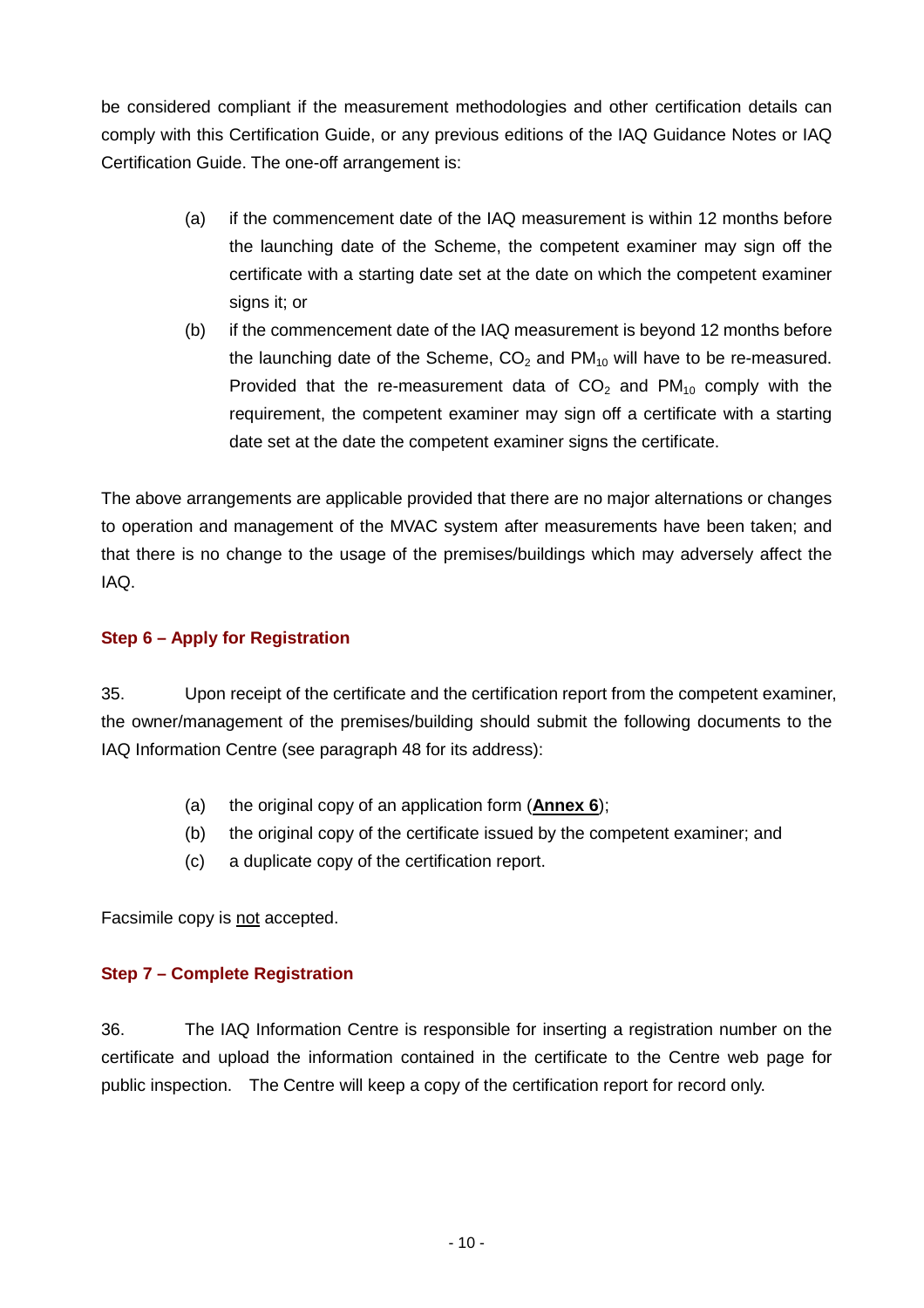- 37. Upon receipt of the application form and the certificate, the Centre will endeavour to
	- (a) return the certificate to the owner/management of the premises/building with a registration number within 7 working days upon receipt if the application form and the certificate contain all the information required; or
	- (b) issue a letter requesting supplementary information within 5 working days upon receipt if the information on the application form or the certificate is incomplete.

38. Upon receipt of the certificate returned from the Centre, the owner / management of the premises/building should display the certificate at a prominent location of the premises/building for the public information.

39. A certificate is valid for a period of 12 months, starting on the date the competent examiner signs off the certificate.

40. Owners/management of the premises/buildings have to remove the IAQ certificates from displaying at the premises/buildings within 7 days after the expiry of the certificates. They are required to return the expired certificates to the IAQ Information Centre for record.

### **Step 8 – Manage Post-Certification IAQ**

41. The competent examiner is responsible to advise the owner/management of the premises/building on how to manage post-certification IAQ. The owner/management of the premises/building should endeavour to adopt the following measures to ensure that IAQ is maintained at the certified level:

- (a) develop an IAQ management programme (please refer to Chapter 5 of Guidance Notes for the Management of Indoor Air Quality in Offices and Public Places);
- (b) ensure proper operation and maintenance of the MVAC system according to the checklist in **Annex 7**;
- (c) exercise good housekeeping;
- (d) ban smoking where practicable;
- (e) take appropriate measures to control emission of pollutants during major alteration and renovation; and
- (f) use products/equipment with low emission of indoor air pollutants.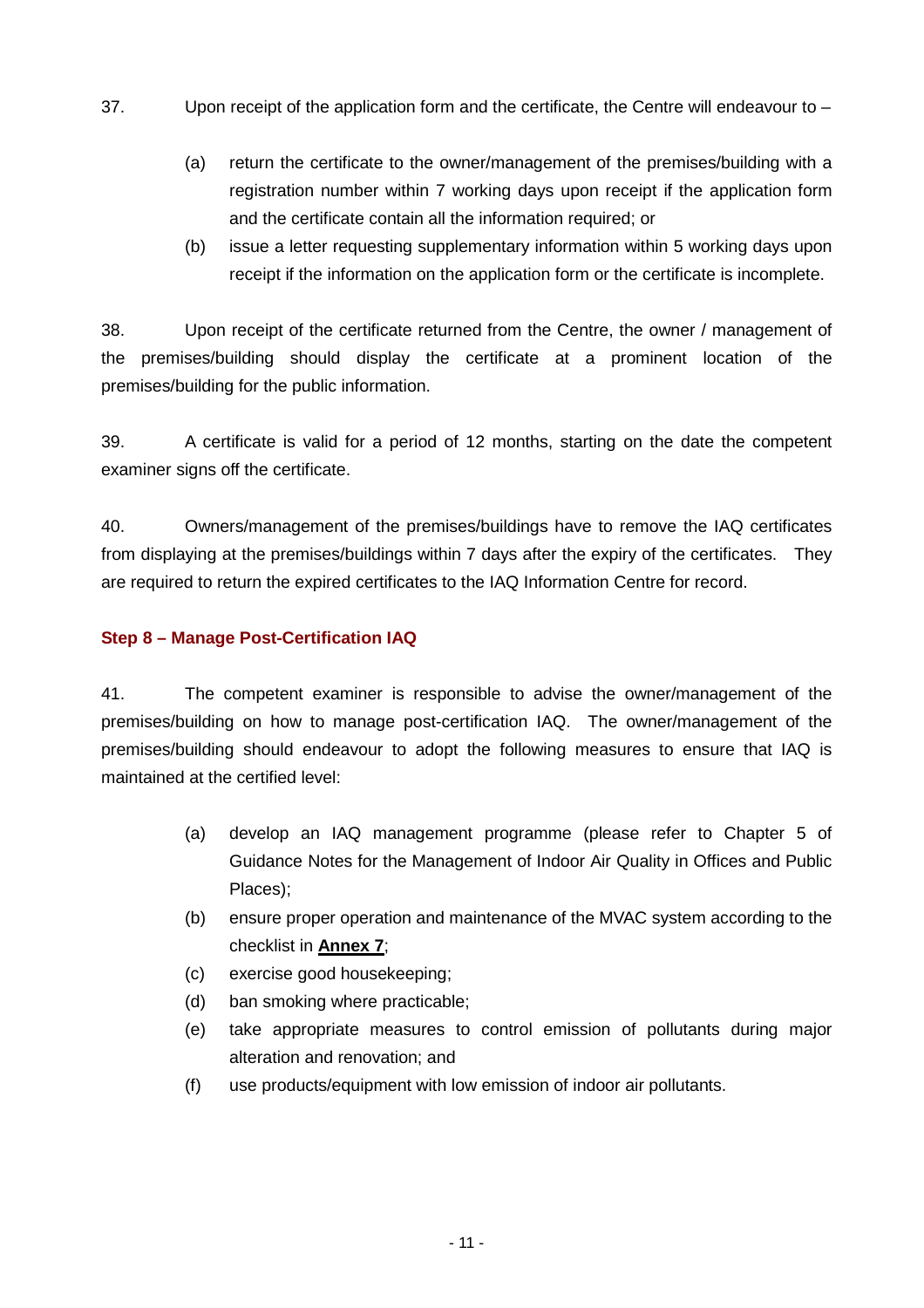### **Step 9 – Initiate Certificate Renewal**

42. Within three months before the expiry of the current certificate, the owner/ management of the premises/building may engage a competent examiner to start the re-certification measurements. A renewed certificate could be prepared for certification purpose if the compliance requirements as stipulated in paragraphs 28 to 30 are met. The validity period of the renewed certificate will be counted from the first day after the expiry date of the last certificate.

43. For the first to the fourth annual re-certification (i.e. the second to the fifth year), only  $CO<sub>2</sub>$  and PM<sub>10</sub> are required to be measured in accordance with the respective IAQ objectives in Table 1 and certified by competent examiners. Competent examiners must also confirm that there is no change to the usage of the premises/buildings which may adversely affect the IAQ and that there is no major alteration, or change to the operation or maintenance, of the MVAC system. For the fifth annual re-certification (i.e. the sixth year), competent examiners will need to measure and certify the full list of IAQ parameters in Table 1 to start another 5-year cycle.

44. However, the full list of IAQ parameters must be measured for the purpose of re-certification under the following circumstances:

- (a) when there is a change to the usage of the premises/buildings which may adversely affect the IAQ (e.g. from office to gymnasium, shopping mall, or karaoke establishment, etc.); or
- (b) when there is a major alteration, or change to the operation or maintenance, of the MVAC system; or
- (c) when the application for registration renewal is submitted to the IAQ Information Centre three months after the previous certificate has expired.

45. Where a full set of 12 parameters are required to be measured because of the circumstances set out in paragraph 44 above, competent examiners are required to complete the certification process within 12 months after the first IAQ parameter is measured. The starting date of the certificate will be the date the competent examiner signs the certificate. This will be regarded as starting a new 5-year cycle.

46. The registration procedures for certificate renewal and post IAQ management requirement are the same as the first time application as set out in Steps 6 and 8 above (paragraphs 35 to 41) and the contents of the re-certification report are set out in **Annex 5**.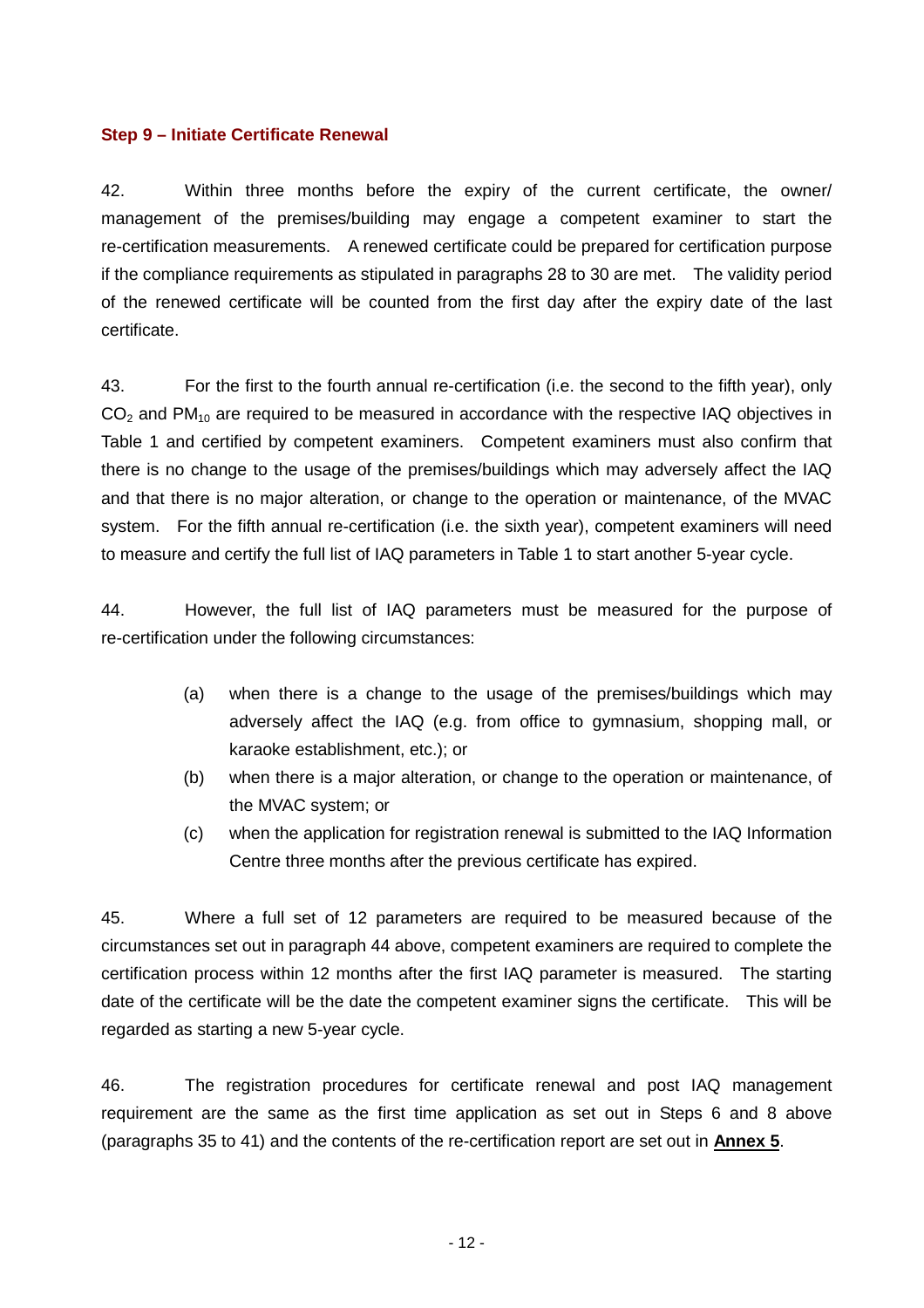# **FEES**

47. Participation in the scheme is free of charge. However, owners/management of premises/buildings are responsible for all expenses associated with participating in the scheme (e.g. cost for employing the competent examiner for certification and undertaking remedial actions, etc.).

# **ENQUIRIES**

48. For any enquiries related to the Certification Scheme, please contact the IAQ Information Centre at:

# **Indoor Air Quality Information Centre**

1/F, HKPC Building 78 Tat Chee Avenue Kowloon Tong, Kowloon

Telephone : 2788 6177 Fax : 2788 6181 Email : enquiry@iaq.gov.hk Homepage : http://www.iaq.gov.hk/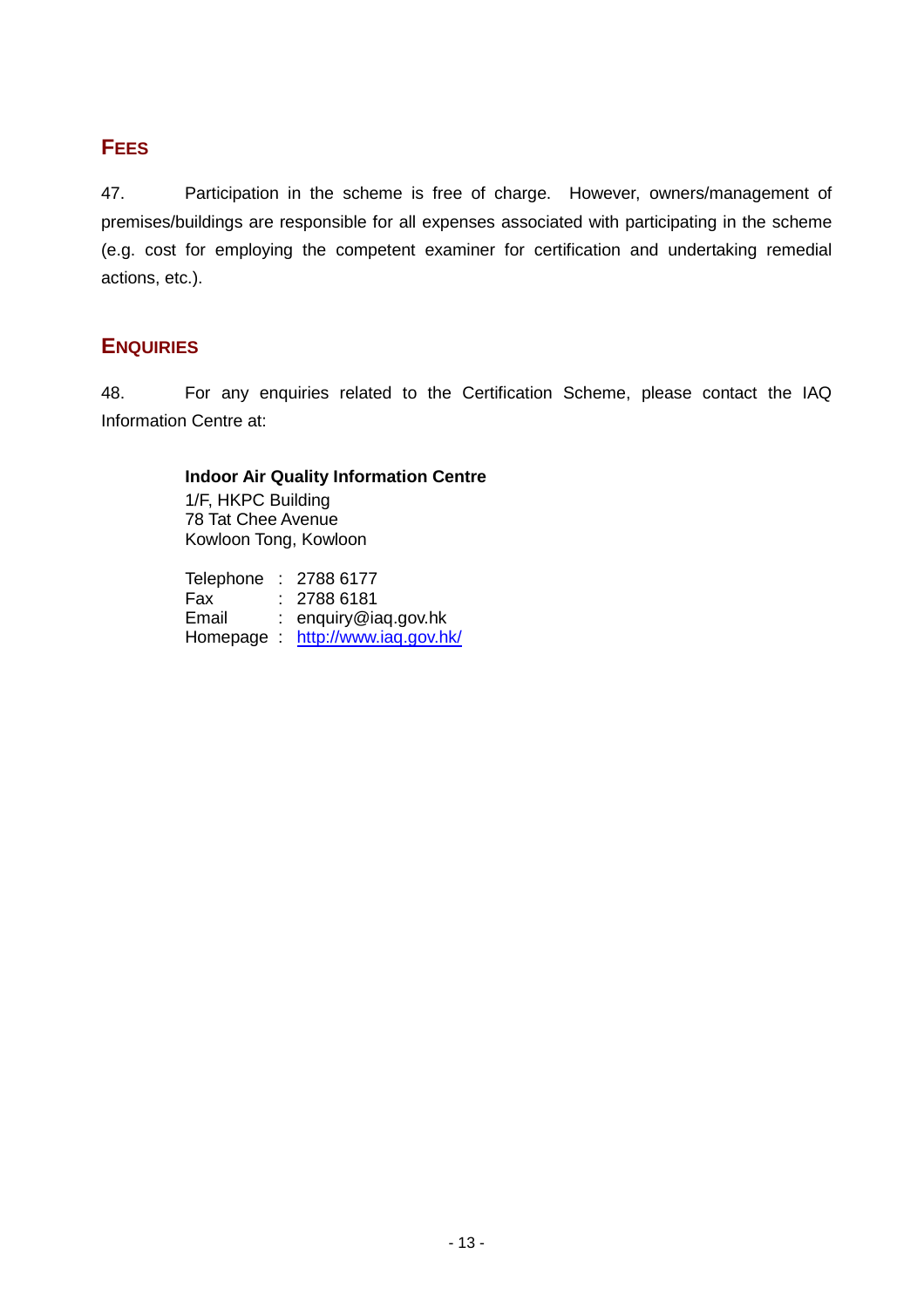| <b>Parameter</b>                                      | <b>Unit</b>            | 8-hour average <sup>a</sup> |                           |  |
|-------------------------------------------------------|------------------------|-----------------------------|---------------------------|--|
|                                                       |                        | <b>Excellent Class</b>      | <b>Good Class</b>         |  |
| Room Temperature                                      | $\circ$ C              | 20 to < 25.5 $^{\rm b}$     | $< 25.5^{\circ}$          |  |
| <b>Relative Humidity</b>                              | $\%$                   | 40 to < 70 $\degree$        | < 70                      |  |
| Air movement                                          | m/s                    | < 0.2                       | < 0.3                     |  |
| Carbon Dioxide (CO <sub>2</sub> )                     | ppmv                   | < 800 <sup>d</sup>          | $< 1,000$ <sup>e</sup>    |  |
| Carbon Monoxide (CO)                                  | $\mu$ g/m <sup>3</sup> | $< 2,000^{\circ}$           | $< 10,000$ <sup>g</sup>   |  |
|                                                       | ppmv                   | < 1.7                       | < 8.7                     |  |
| Respirable Suspended Particulates (PM <sub>10</sub> ) | $\mu$ g/m <sup>3</sup> | < 20 <sup>1</sup>           | < 180 <sup>h</sup>        |  |
| Nitrogen Dioxide (NO <sub>2</sub> )                   | $\mu$ g/m <sup>3</sup> | < 40 <sup>9</sup>           | $<$ 150 $^{\circ}$        |  |
|                                                       | ppbv                   | < 21                        | < 80                      |  |
| Ozone $(O_3)$                                         | $\mu$ g/m <sup>3</sup> | $< 50^{\circ}$              | < 120 <sup>9</sup>        |  |
|                                                       | ppby                   | < 25                        | < 61                      |  |
|                                                       | $\mu$ g/m <sup>3</sup> | $<$ 30 $1$                  | $< 100$ <sup>f, g</sup>   |  |
| Formaldehyde (HCHO)                                   | ppbv                   | < 24                        | < 81                      |  |
|                                                       | $\mu$ g/m <sup>3</sup> | $< 200^{\text{f}}$          | $< 600^{\circ}$           |  |
| Total Volatile Organic Compounds (TVOC)               | ppbv                   | < 87                        | < 261                     |  |
| Radon (Rn)                                            | Bq/m <sup>3</sup>      | $< 150^{\circ}$             | < 200 <sup>1</sup>        |  |
| Airborne Bacteria                                     | ctu/m <sup>3</sup>     | $< 500$ <sup>j, k</sup>     | $<$ 1,000 <sup>i, k</sup> |  |

# **TABLE 1: IAQ OBJECTIVES FOR OFFICES & PUBLIC PLACES**

Legends:

- a. In some cases, it may not be practicable to take 8-hour continuous measurement. In these circumstances, surrogate measurement (i.e. an intermittent measurement strategy based on the average of half-an-hour measurements conducted at four time-slots) is also accepted.
- b. EMSD (1998), Guidelines on Energy Efficiency of Air Conditioning Installations
- c. Indoor Air Quality guideline value for Japan (Law of Maintenance of Sanitation in Building) and South Korea (Public Sanitary Law).
- d. US EPA (1996), *Facilities Manual: Architecture, Engineering, and Planning Guidelines.* Maximum Indoor Air Concentration Standards.
- e. Indoor Air Quality guideline value for Australia (Interim National Indoor Air Quality Goals), Canada (Indoor Air Quality in Buildings: A Technical Guide), Japan (Law of Maintenance of Sanitation in Building), South Korea (Public Sanitary Law), Singapore (Guidelines for Good Indoor Air Quality in Office Premises/building), Sweden (Ventilation Code of Practice) and Norway (Recommended Guidelines for Indoor Air Quality).
- f. Finnish Society of Indoor Air Quality and Climate (2001), *Classification of Indoor Climate 2000: Target Values, Design Guidance and Product Requirements.*
- g. WHO (2000), *Guidelines for Air Quality*
- h. EPD (1987), Hong Kong Air Quality Objectives under the Air Pollution Control Ordinance (Cap. 311)
- i. US EPA(1987): US EPA Guideline for Radon in Homes due to Natural Radiation Sources (Note: 4 pCi/L or 150 Bq/m<sup>3</sup> is EPA Action Level)

j. ACGIH (1986), ACGIH committee activities and reports "*Bioaerosols: Airborne viable microorganisms in office environments: sampling protocol and analytical procedures",* Applied Industrial Hygiene.

k. The exceedance of bacterial count does not necessarily imply health risk but serve as an indicator for further investigation.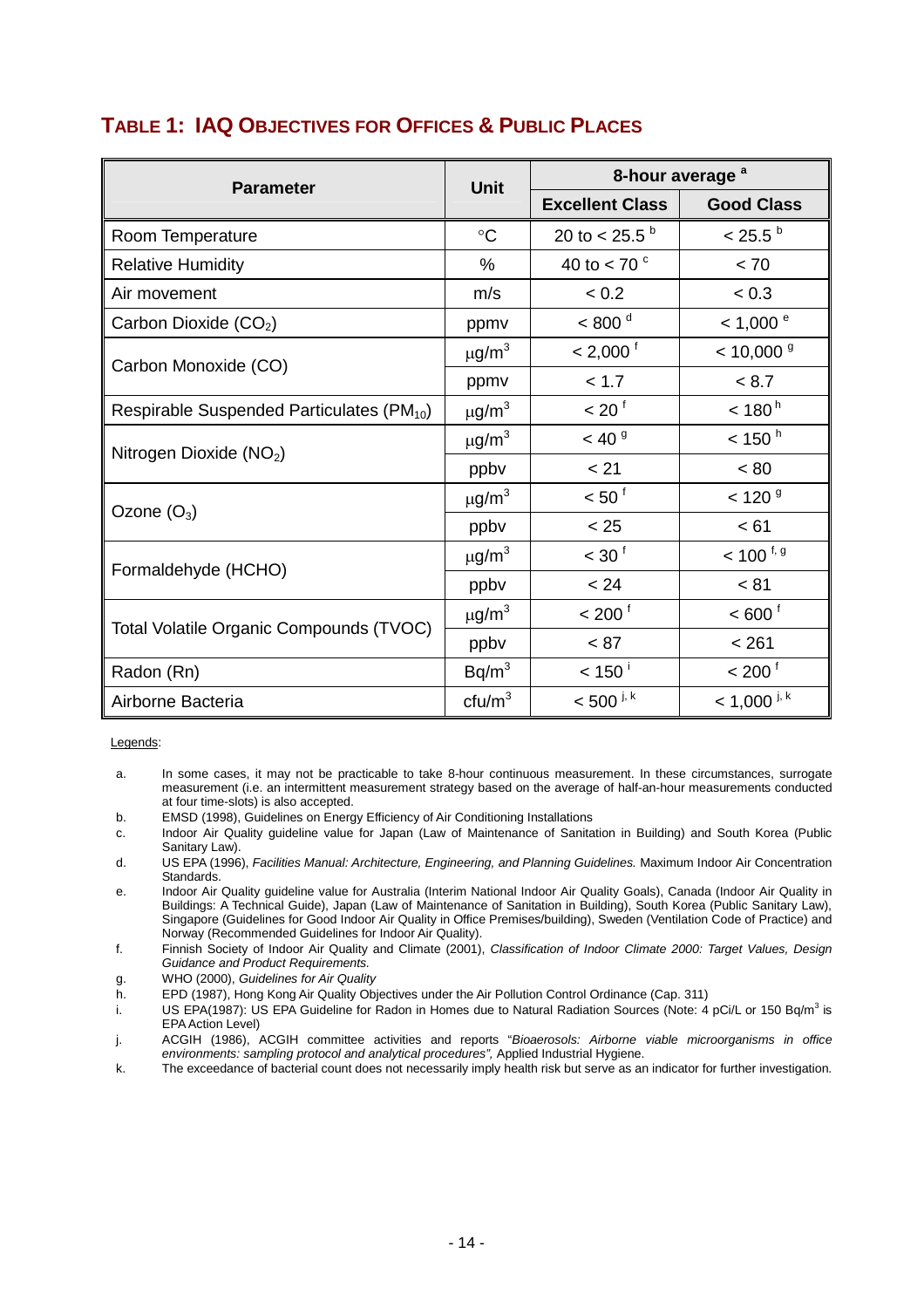# **TABLE 2: IAQ OBJECTIVES FOR INDIVIDUAL VOCS (FOR GOOD CLASS TVOC OBJECTIVE ONLY)**

| Compound                             | <b>Good Class</b>               |
|--------------------------------------|---------------------------------|
| Benzene                              | 5 ppbv $^a$                     |
|                                      | $(16.1 \,\mu g/m^3)$            |
| Carbon tetrachloride                 | 16 ppbv b                       |
|                                      | (103 μg/m <sup>3</sup> )        |
| Chloroform                           | 33 ppbv b                       |
|                                      | (163 μg/m <sup>3</sup> )        |
|                                      | 83 ppbv <sup>c</sup>            |
| 1,2-Dichlorobenzene                  | (500 μg/m <sup>3</sup> )        |
|                                      | 33 ppbv <sup>c</sup>            |
| 1,4-Dichlorobenzene                  | (200 $\mu$ g/m $^3$ )           |
|                                      | 333 ppbv <sup>c</sup>           |
| Ethylbenzene                         | (1,447 $\mu$ g/m $^3$ )         |
|                                      | 37 ppbv a,c                     |
| Tetrachloroethylene                  | $(250 \ \mu g/m^3)$             |
| Toluene                              | 290 ppbv $a$                    |
|                                      | (1,092 $\mu$ g/m <sup>3</sup> ) |
|                                      | 143 ppbv $a,d$                  |
| Trichloroethylene                    | (770 μg/m <sup>3</sup> )        |
|                                      | 333 ppbv <sup>e</sup>           |
| Xylene ( $o$ -, $m$ -, $p$ -isomers) | $(1,447 \mu g/m^3)$             |

#### Legends:

- a. WHO (1995), Updating & Revision of the *Indoor Air Quality Guidelines for Europe*
- b. 1/300 of ACGIH TLV-TWA, ACGIH (1996), *ACGIH Threshold Limit Values for Chemical Substances in the Work Environment.*
- c. A continuous exposure guideline value as recommended by WHO
- The Royal Society, London (1983) "Risk level where very few would consider action necessary, unless clear causal risk with consumer products"
- e. Labour Department (2002), *Code of Practice on Control of Air Impurities (Chemical Substances) in the Workplace*
- Note: All conversion calculations are based on data from NIST Standard Reference Database 69 March 2003 Release: *NIST Chemistry Webbook*.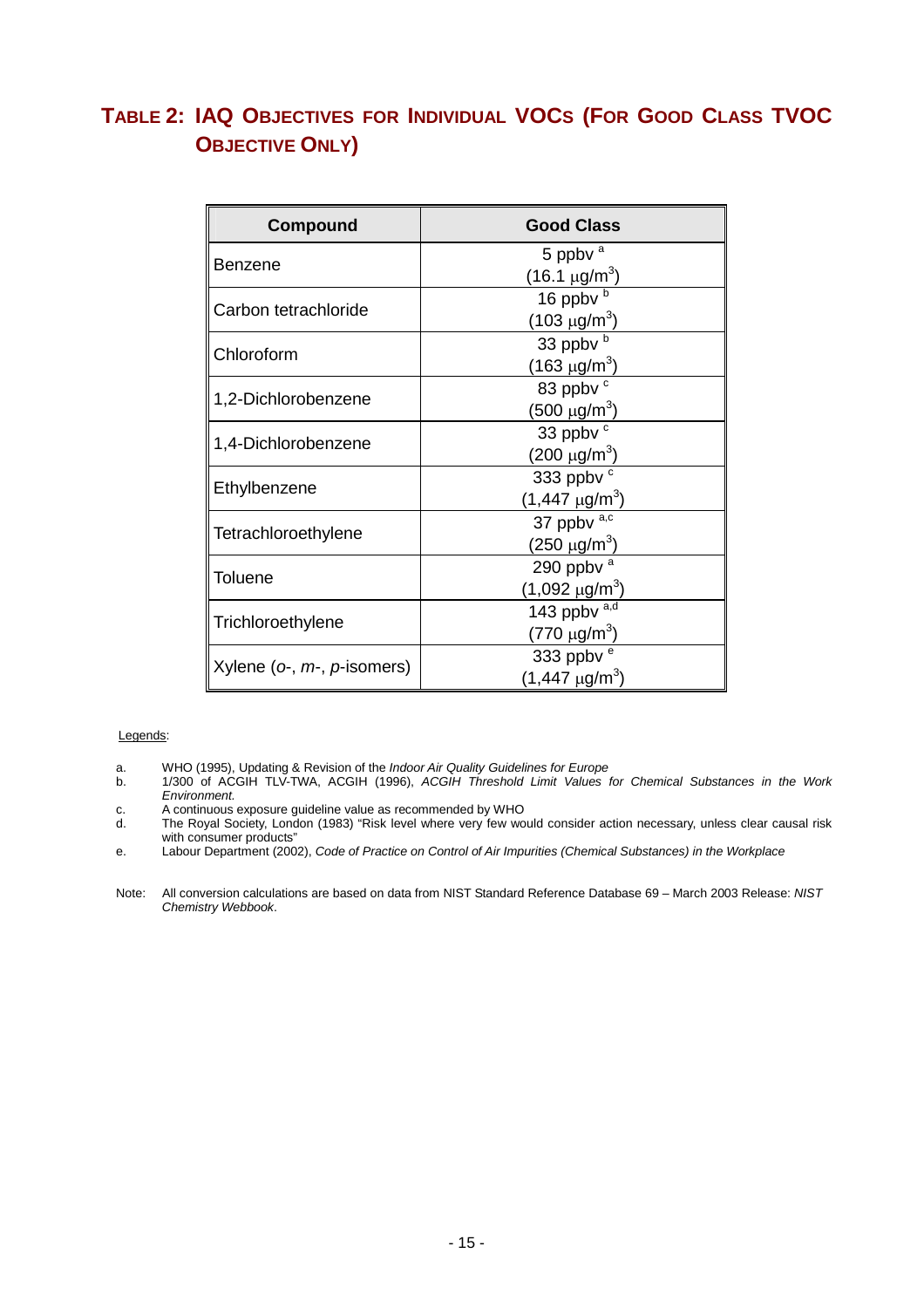### **FLOW CHART FOR APPLICATION PROCEDURE**

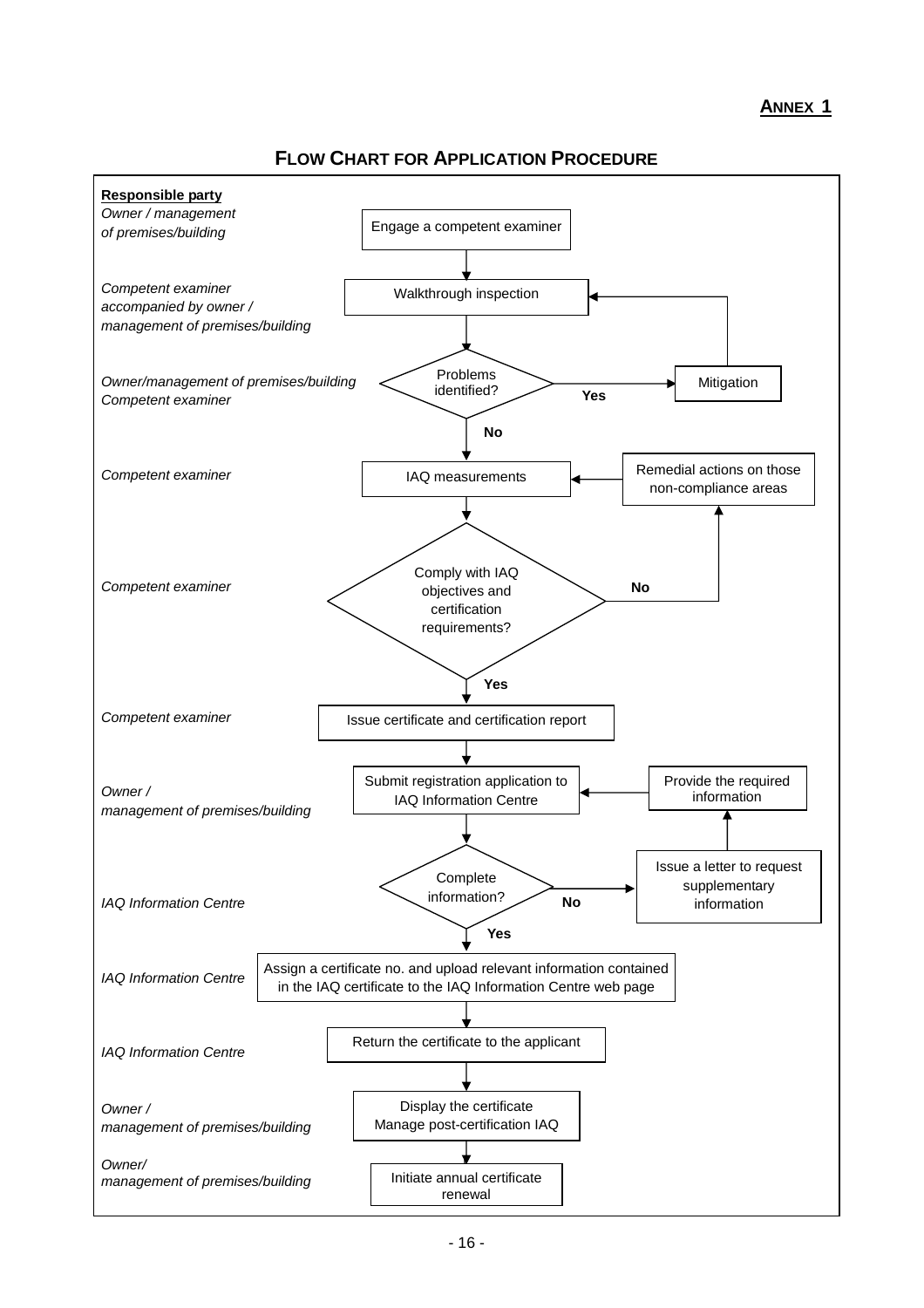### **ANNEX 2**

### **CHECKLIST FOR WALKTHROUGH INSPECTION**

### **General**

Check whether there is any -

- Odour
- Dirty or unsanitary conditions (e.g. excessive dust)
- Visible fungal growth or mouldy odour (often associated with problem of excessive moisture)
- Staining or discolouration of building materials
- Sanitary conditions in equipment such as drain pans and cooling towers
- Inadequate ventilation
- Inadequate exhaust air flow
- **Blocked vents**
- Uneven temperature
- Overcrowding
- Poorly-maintained filters
- Personal air cleaners (e.g. ozone generators)
- Presence of hazardous substances
- Unsanitary mechanical room, or trash or stored chemicals in mechanical room

### **Specific**

### *Thermal comfort*

- Check for any evidence of high or low temperature. Are these due to occupant interference, such as installation of new equipment?
- Check for evidence of thermal gradients. The floor-to-ceiling differential should not exceed 3°C.
- Check for any obstruction of air circulation, such as partitions, taped diffusers, or blocked by files, papers, books, or cabinets.
- Ensure that thermostats are functioning, calibrated, correctly located, and not obstructed or enclosed.
- Is there any system intervention, such as blockage of the ventilation grilles?

### *Potential sources of contaminants*

Enquire about any recent change in the physical set-up and use of the space (e.g. open office space converted to closed offices, transformation of office space into a waiting room or computer room etc).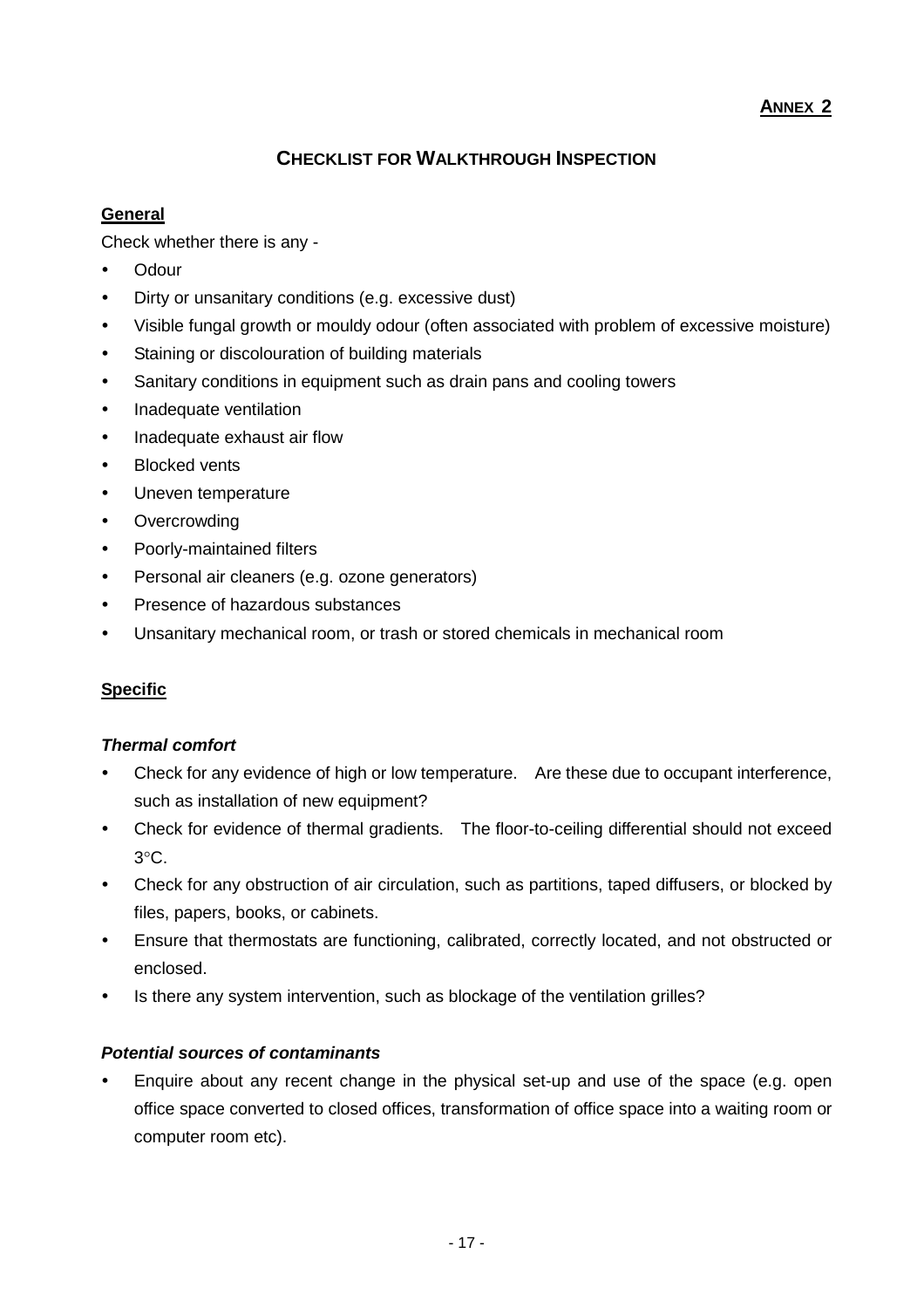- Inspect the loading dock and car parks connected with the premises/building:
	- Are they properly ventilated?
	- − Are stairways, elevator shafts, and ducts acting as pathways for automobile exhaust and diesel fumes?
	- − Are carbon monoxide sensors (for ventilation control) and alarms installed in the garage calibrated and operating properly?
- Are stoves and other sources fitted with exhaust system?
- Is the building less than a year old, or has any area been renovated, redecorated or newly furnished within the past month?
- Are suitable cleaning products being employed? Is time of use optimum, so as to reduce exposure of occupants?
- Do any activities involve the use of large amounts of chemicals, especially highly volatile solvents? Is solvent odour present? Are soaked materials and solvents being disposed of properly?
- Have pesticides been improperly applied?
- Is the trash properly disposed of daily?
- Is extra ventilation or a separate ventilation system being used where there are localised sources? Is the ventilation system recirculating volatile organic compounds from a source throughout the building?
- Any there any mouldy, damp odour or evidence of a previous flood or water leak?
- Records should be examined for evidence of recent renovation, painting, installation of plywood or particleboard, replacement of carpets, and installation of new furniture.
- Are there dirt marks or white dust on diffusers, indicating particulates entering from the ventilation system?
- Is smoking only restricted to designated areas with independent ventilation system?
- Are carpets cleaned regularly?

### *MVAC system*

- Is the amount of fresh air provided to the premises/building in line with the latest version of ASHRAE Standard 62?
- Are the electrostatic precipitators the approved type from Fire Services Department?
- Where is the fresh air intake duct located? Is it blocked up? Is it near the cooling tower? Is it at street level or near a car park (air intakes located below third-floor level can conduct fumes from vehicular traffic and parking garages)? Are heavy industries located nearby? Is there any construction work going on nearby?
- Are the fresh air controls and dampers functioning properly?
- Is the minimum fresh air damper opening set at approximately 15%?
- Are all air distribution dampers functioning properly and cleared of obstruction?
- Are filters installed and maintained properly (e.g. no bypassing, not overloading with dust)?
- Is the filtering system designed for primary filters rated between 10% and 30% dust-spot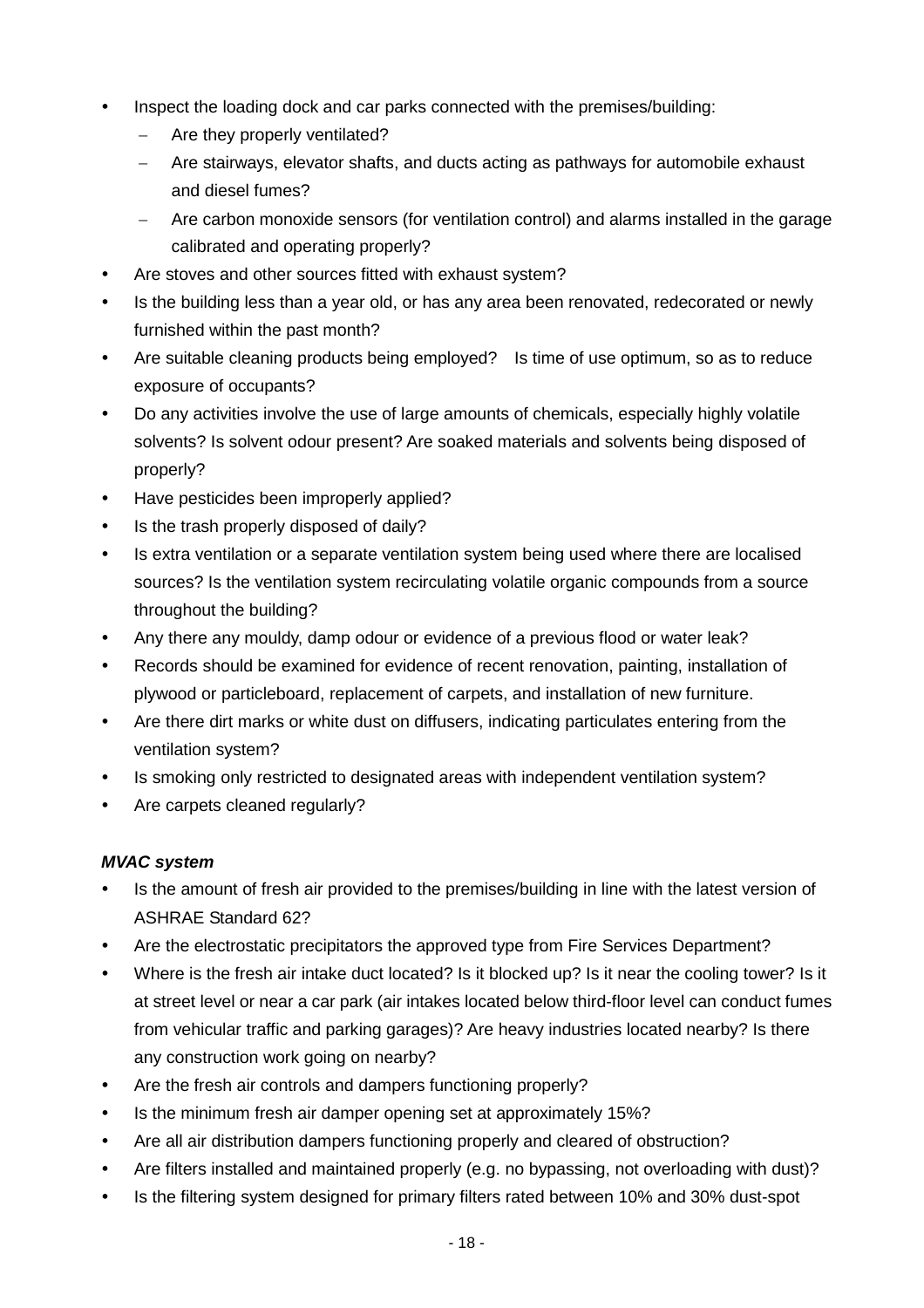efficiency, and for secondary filters rated between 40% and 85% dust-spot efficiency?

- Are the drain pans clean, properly drained, and without visible mould growth?
- Are the fan motors and belts working properly?
- Are diffusers and exhaust outlets close together, causing short-circuiting?
- Is the air-conditioning system turned off any time during the day?
- Is there a regular schedule for cleaning and maintenance of the MVAC system?
- Are all the components of the MVAC system regularly inspected for leaks or breaches, etc.?
- Do the cooling towers treated according to the "Code of Practice for Prevention of Legionnaires' Disease" published by Electrical and Mechanical Services Department?
- Are the mechanical rooms clean and free of contaminants (e.g. refuse or chemicals)?
- Are the exhaust fans operating properly?
- Are all air distribution paths unobstructed?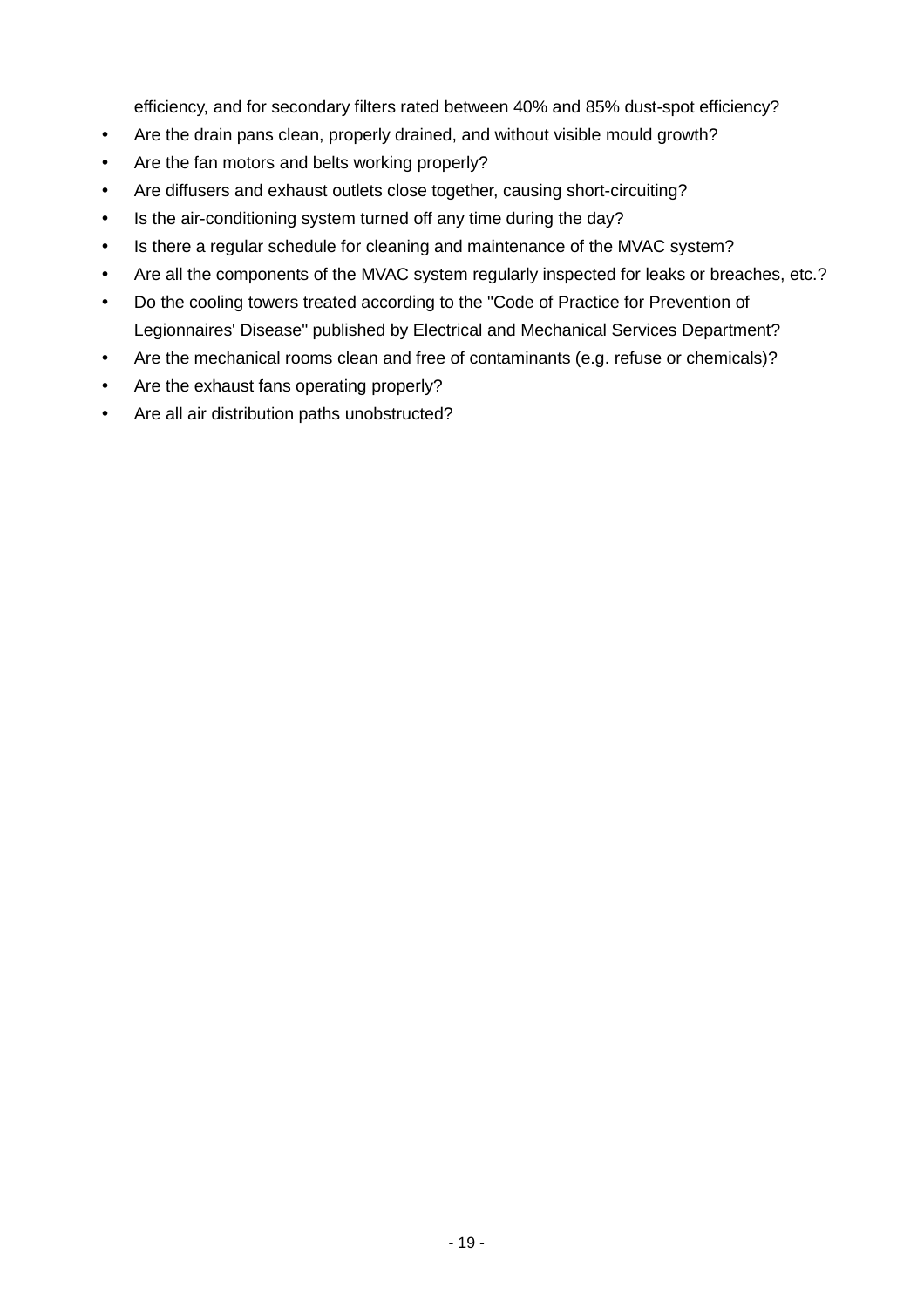### **ANNEX 3**

### **MEASUREMENT METHODOLOGIES FOR IAQ PARAMETERS**

 Below are measurement methodologies that should be used for determining the 12 IAQ parameters. To conduct a valid sampling programme, all equipments or methods adopted should have appropriate detection range and limit of detection to cover the respective IAQ objectives.

#### *(a) Temperature, Relative Humidity, and Air Movement*

 Temperature, relative humidity, and air movement should be measured by electronic thermometers, psychrometer, and anemometers, respectively. These equipments should have readouts for the data logging.

 For air movement measurements, the competent examiner should set up the monitor in such location as to receive the air current first.

### *(b) Carbon Dioxide and Carbon Monoxide*

 The level of carbon dioxide and carbon monoxide should be measured by a real-time monitor, such as a non-dispersive infrared (NDIR) analysers or electrochemical oxidation device.

### *(c) Radon*

 The level of radon should be measured by an electronic radon monitor which complies with the device performance test described in the US Environmental Protection Agency (USEPA) National Radon Proficiency Program Handbook (EPA 402-R-95-013, July 1996), or equivalent.

#### *(d) Formaldehyde*

 The level of formaldehyde should be determined by active or passive sampling followed by analysis methods such as high performance liquid chromatography (HPLC) or colorimetry as below:

i) Active sampling and analysis by HPLC based on the USEPA TO-11A method, or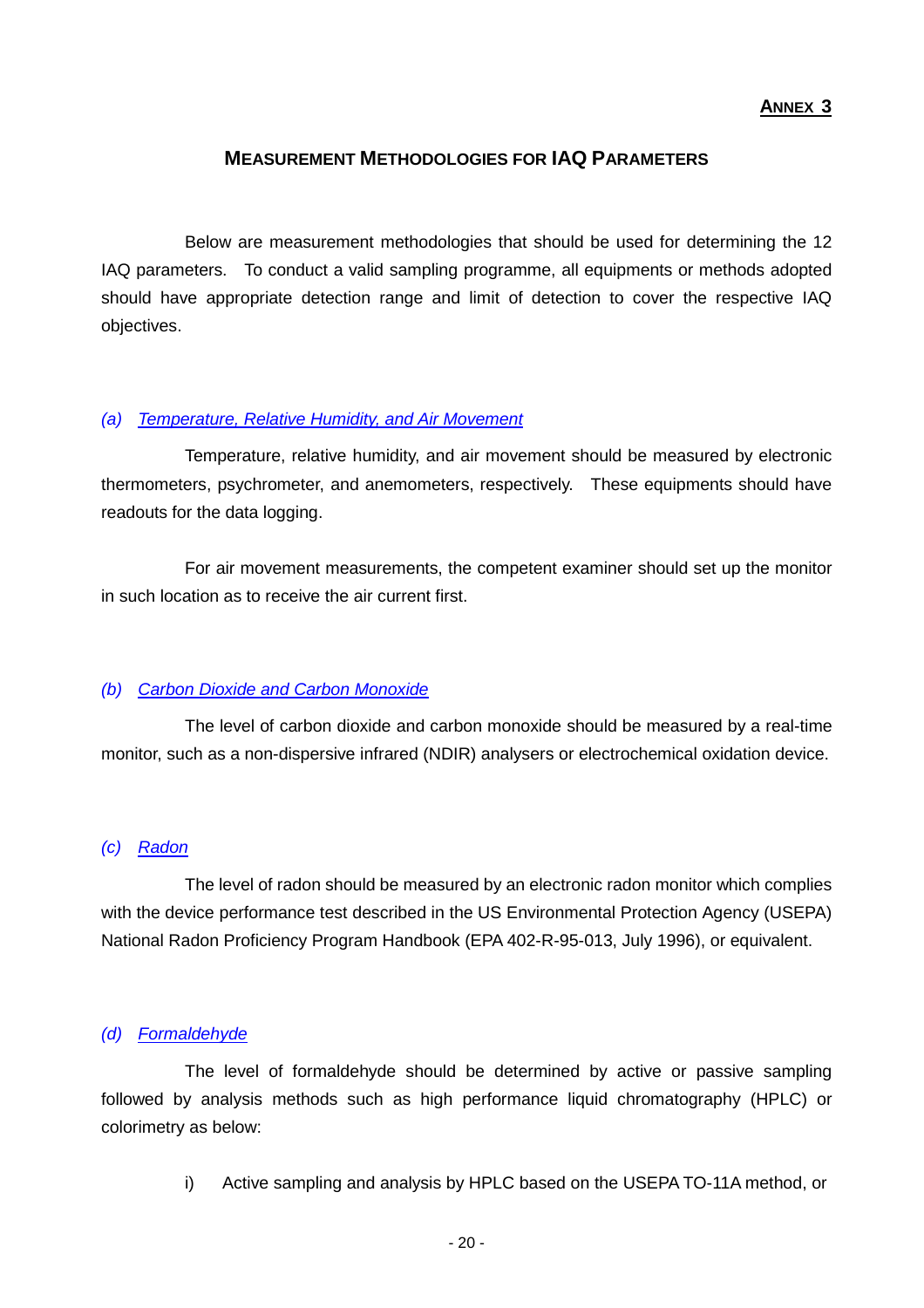- ii) Passive sampling and analysis by colorimetry based on the ASTM method D5014-94, or
- iii) Passive sampling and analysis by HPLC based on the method with the following features:
	- Analysis method: desorption of hydrazone and analysis via HPLC; and
	- Lower detectable limit of less than 6  $\mu$ g/m<sup>3</sup> (8-hour average).

Real-time measurement of formaldehyde can also be used.

### *(e) Nitrogen Dioxide*

 The level of nitrogen dioxide should be quantified by collecting air samples in a Tedlar bag with subsequent analysis by a chemiluminescence based  $NO<sub>2</sub>$  analyser that complied with USEPA designated methods in accordance with Title 40, Part 53 of the Code of Federal Regulations (40 CFR Part 53), or equivalent.

 Alternatively, the level of nitrogen dioxide can be quantified by passive sampling using absorbent filter containing triethanolamine for nitrogen dioxide absorption and analysed by spectrophotometry at a wavelength of 545 nm\*, or by real time portable analyzers.

\* Reference should be made to the method developed by the Yokohama City Research Institute of Environmental Science, Japan

### *(f) Ozone*

 The level of ozone should be measured by real-time instruments, such as heated metal oxide semiconductors, electrochemical, UV photometric or chemiluminescence detectors.

### *(g) Respirable Suspended Particulates*

 The level of respirable suspended particulates should be determined by the following methods:

- i) A gravimetric analysis method based on the IP-10A method of the USEPA Compendium of Methods for the Determination of Air Pollutants in Indoor Air (EPA/600/4-90/010), or
- ii) A real-time monitoring method with analyzers, such as optical scattering or piezoelectric monitors.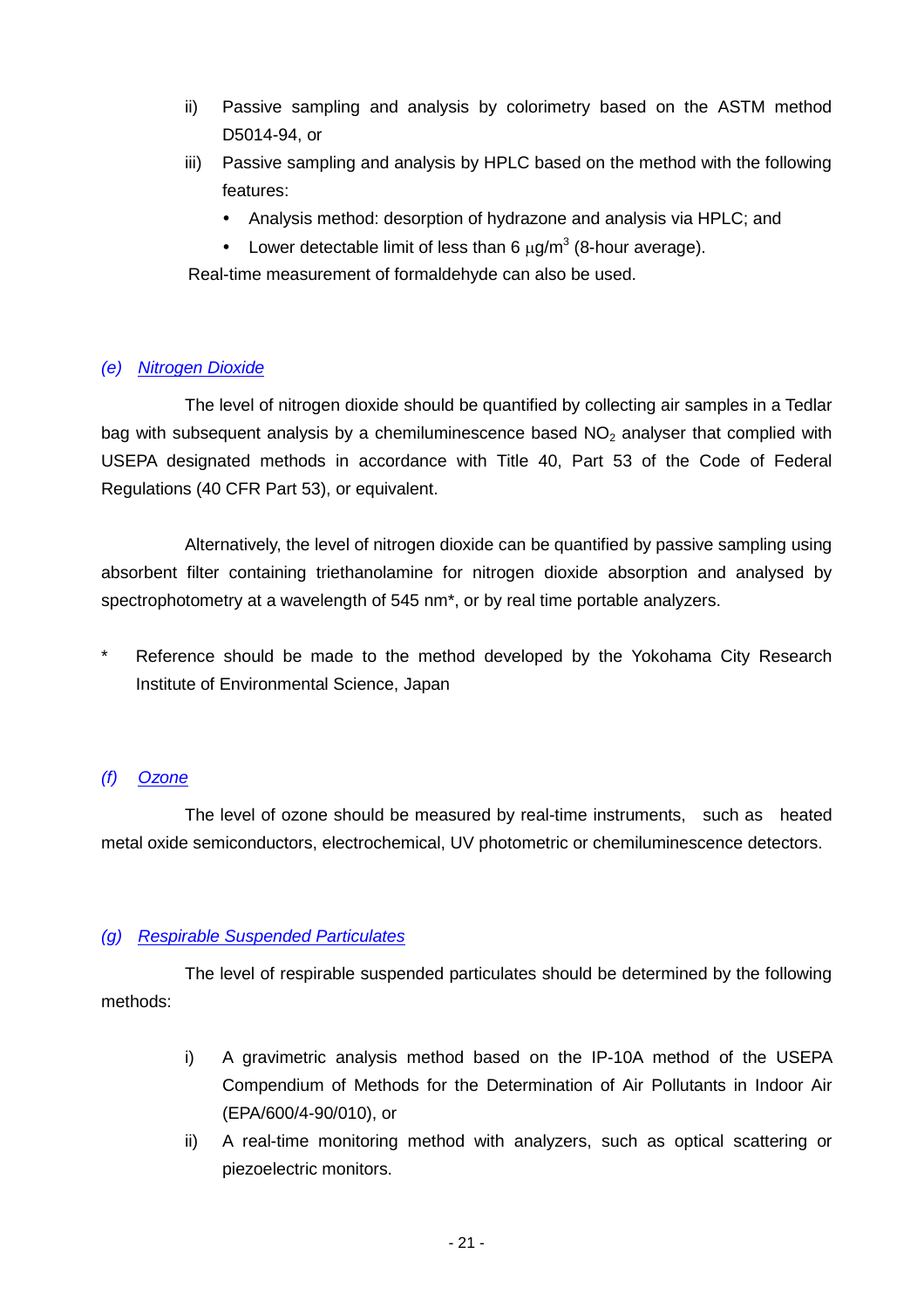### *(h) Total Volatile Organic Compounds*

 For continuous 8-hour sampling, the analytical method with whole air sampling by passivated canisters or solid sorbents and followed by direct flame ionisation detection based on the USEPA compendium method TO-12 should be used.

 For real-time monitoring, monitors such as a photo-ionisation detector (PID) or a flame ionisation detector (FID) could be used. However, the competent examiner should be cautious when using a real-time PID instrument as the readings could be interfered by the presence of other non-VOC compounds such as anesthetic or disinfecting gases. For calibration of the real-time monitors, isobutylene (2-methylpropene) should be used as the reference calibration gas.

 As an alternative compliance of Good Class TVOC objective, the measurements of individual VOCs as listed in Table 2 could be conducted by passivated canister sampling or solid sorbent sampling followed by gas chromatography flame ionization detection (GC/FID) or gas chromatography mass spectrometric (GC/MS) analysis based on the USEPA's organic (TO) compendium procedures. For the compliance of Good Class TVOC objective with individual VOC measurements, please refer to paragraph 29 for details.

### *(i) Airborne Bacteria*

 The level of airborne bacteria should be quantified using samplers such as Andersen multi-hole impactor, Reuter Centrifugal Sampler (RCS), Surface Air System (SAS) bioaerosol sampler, or cyclone scribbler and reference should be made to the "Field Guide for the Determination of Biological Contaminants in Environmental Samples" published by the American Industrial Hygiene Association (AIHA) in 1996.

 For office buildings, 5-minute integrated samples should be collected at four time-slots evenly distributed within the 8-hour sampling period at each sampling point. For public places, samples should be collected at four time-slots covering the worst case scenario such as periods of highest occupancy.

 For analysis of airborne bacteria, tryptic soy agar plates (less than 1-month in age) should be used for culturing bacteria and the plates should be incubated at 30 $\degree$ C ( $\pm$  1 $\degree$ C or better) for 48 hours in a microbiology laboratory prior to performing bacterial count. Colony counts should be done according to the specification of the manufacturer of the samplers. Standard aseptic techniques should be practiced throughout the whole process.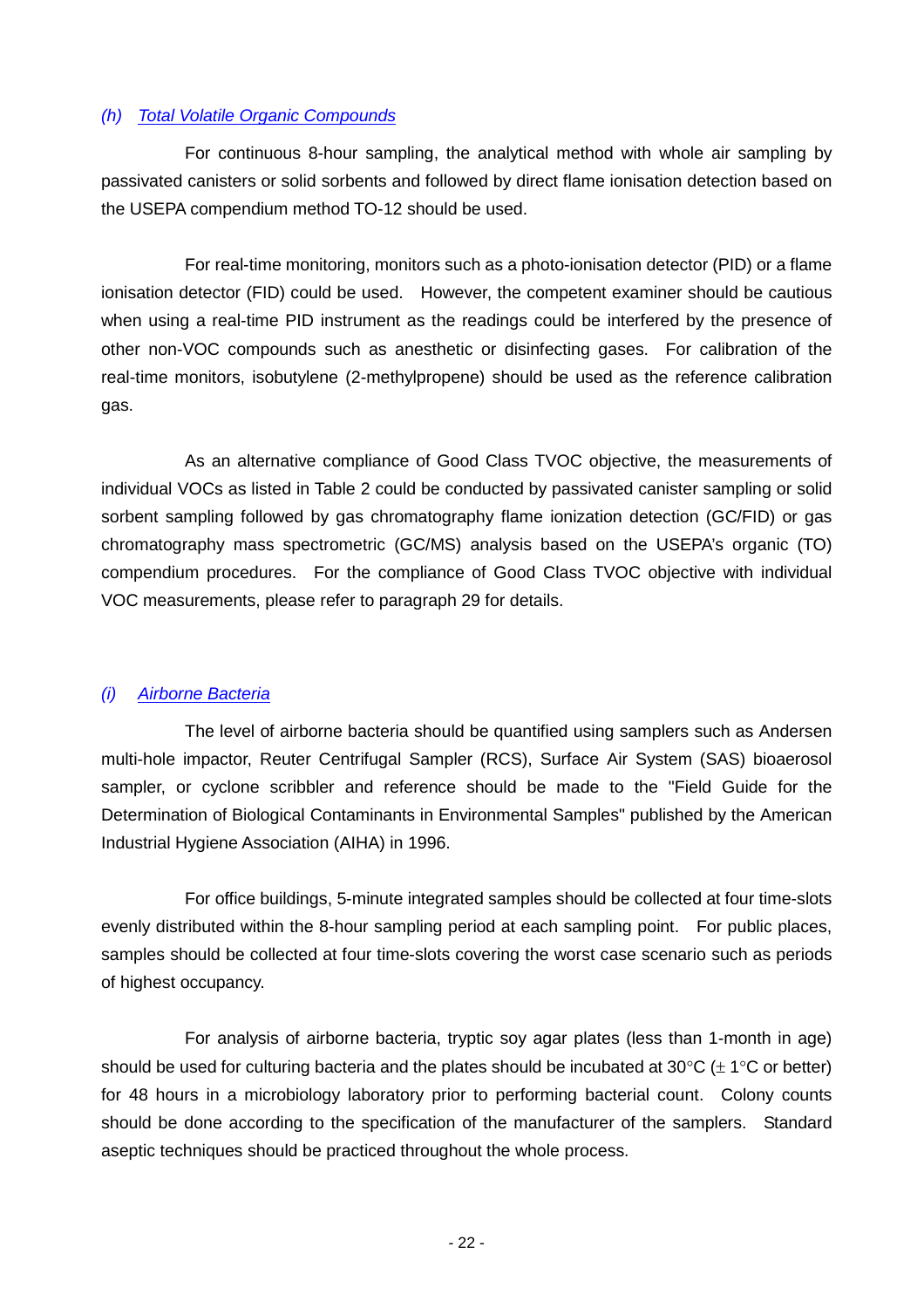|                                                                | <b>ANNEX 4</b><br>Certificate No.                                                            |
|----------------------------------------------------------------|----------------------------------------------------------------------------------------------|
|                                                                |                                                                                              |
|                                                                |                                                                                              |
|                                                                | <b>Indoor Air Quality Certificate</b><br>(Excellent Class)                                   |
|                                                                |                                                                                              |
| Valid period                                                   | to                                                                                           |
| with the Excellent Class of the Indoor Air Quality Objectives. | I hereby certify that the indoor air quality of the following location(s) has fully complied |
| Name of building                                               |                                                                                              |
| <b>Address</b>                                                 |                                                                                              |
| Certified location(s)                                          |                                                                                              |
| <b>Competent Examiner</b>                                      |                                                                                              |
| <b>Name</b>                                                    |                                                                                              |
| Organisation                                                   |                                                                                              |
| Signature                                                      |                                                                                              |
| Date of issue                                                  | <b>Organisation Chop</b>                                                                     |
|                                                                | Indoor Air Quality Certification Scheme for Offices and Public Places                        |
| <b>Indoor Air Quality Information Centre</b>                   | <b>Hotline</b><br>: 2788 6177                                                                |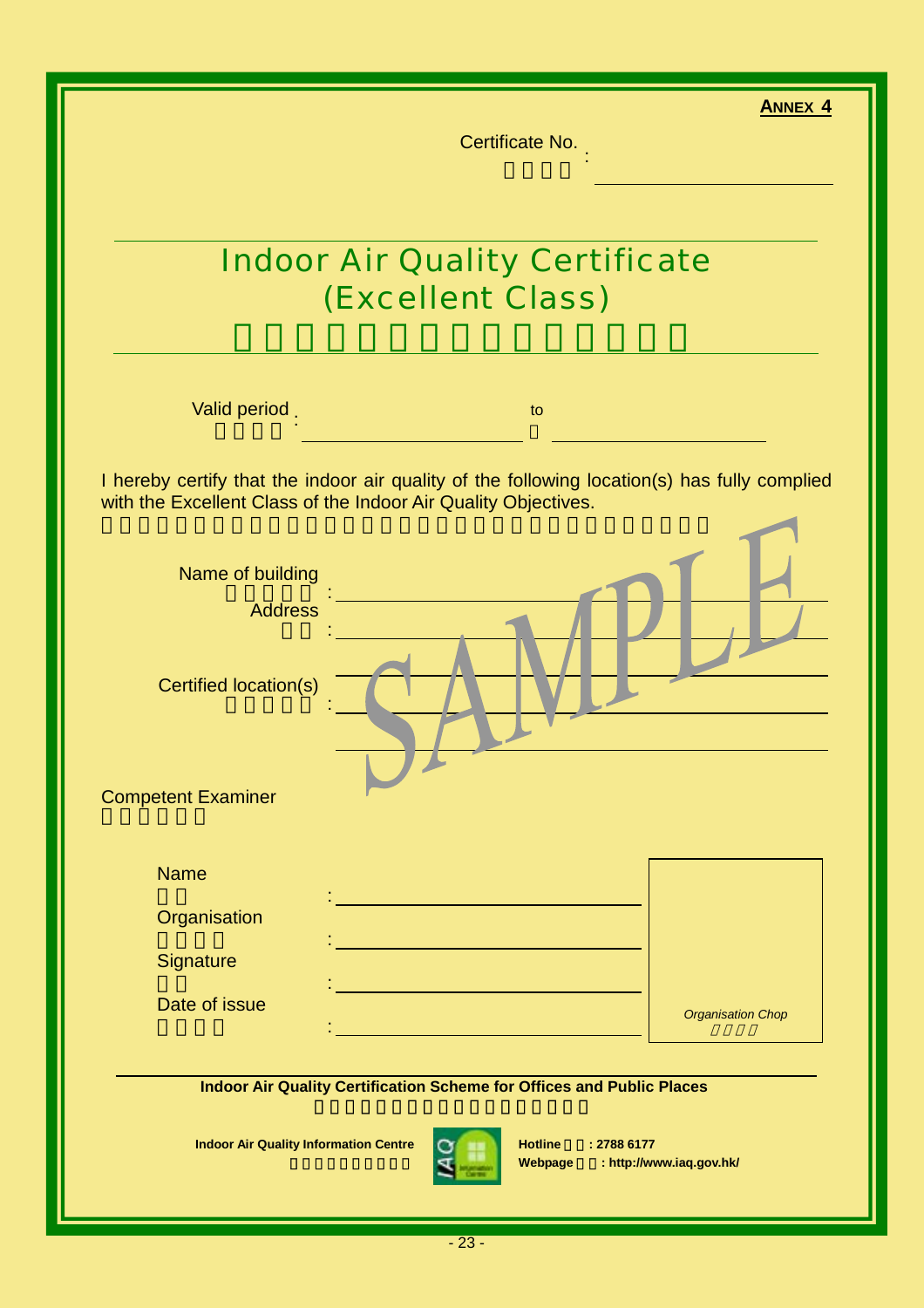|                                              | Certificate No.                                                                                                                                           |                          |  |  |
|----------------------------------------------|-----------------------------------------------------------------------------------------------------------------------------------------------------------|--------------------------|--|--|
|                                              | <b>Indoor Air Quality Certificate</b><br>(Good Class)                                                                                                     |                          |  |  |
| Valid period                                 | to                                                                                                                                                        |                          |  |  |
|                                              | I hereby certify that the indoor air quality of the following location(s) has fully complied<br>with the Good Class of the Indoor Air Quality Objectives. |                          |  |  |
| Name of building                             |                                                                                                                                                           |                          |  |  |
| <b>Address</b>                               |                                                                                                                                                           |                          |  |  |
| Certified location(s)                        |                                                                                                                                                           |                          |  |  |
| <b>Competent Examiner</b>                    |                                                                                                                                                           |                          |  |  |
| <b>Name</b>                                  |                                                                                                                                                           |                          |  |  |
| Organisation                                 |                                                                                                                                                           |                          |  |  |
| Signature                                    |                                                                                                                                                           |                          |  |  |
| Date of issue                                |                                                                                                                                                           | <b>Organisation Chop</b> |  |  |
|                                              | Indoor Air Quality Certification Scheme for Offices and Public Places                                                                                     |                          |  |  |
| <b>Indoor Air Quality Information Centre</b> | <b>Hotline</b><br>: 2788 6177<br>Webpage                                                                                                                  | : http://www.iaq.gov.hk/ |  |  |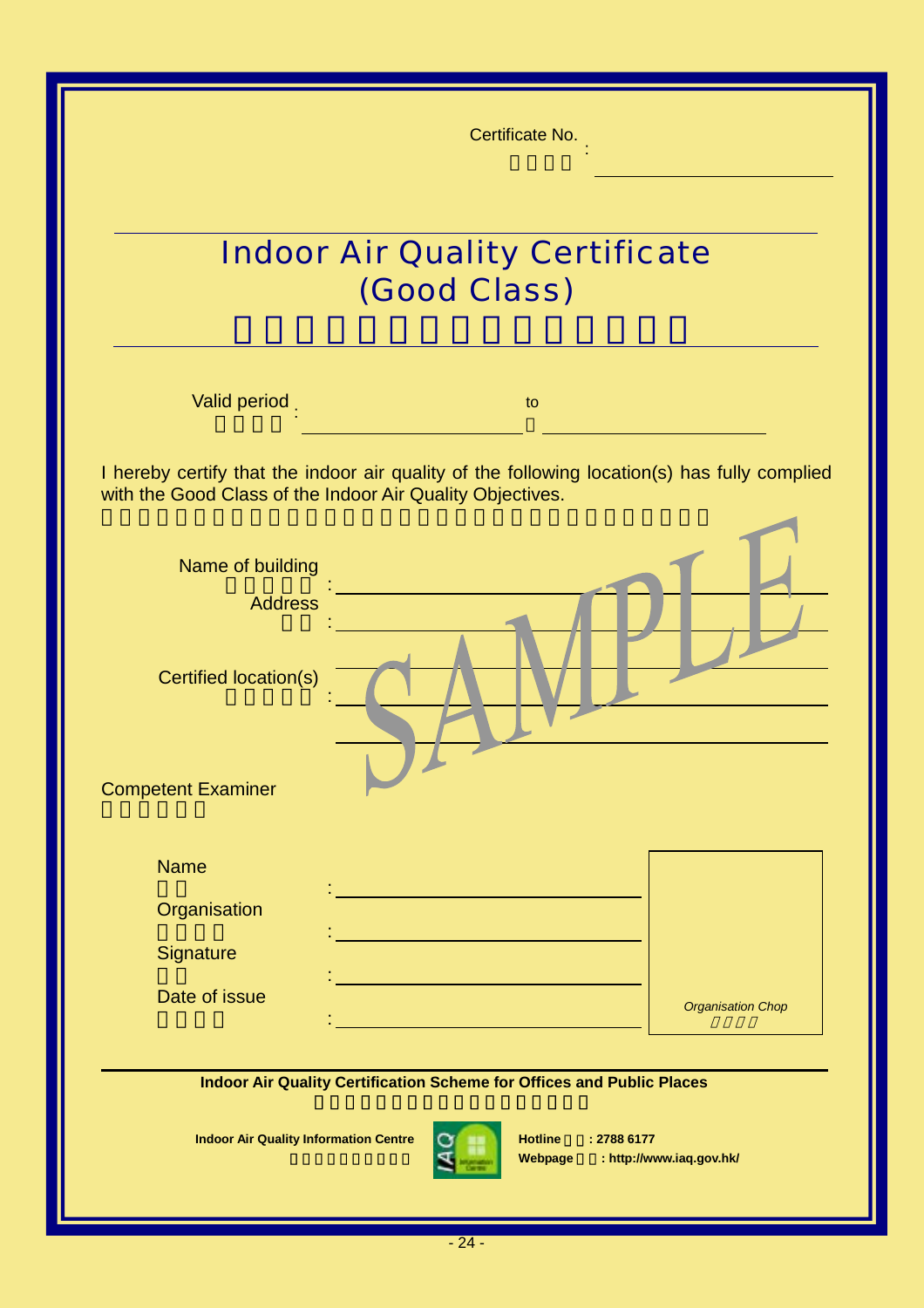## **CONTENTS OF IAQ CERTIFICATION REPORT**

1. Competent examiners should include the following in the IAQ certification report for certification of the 12 parameters:

- (a) an Executive Summary on the premises/building information and certification results, using the format prescribed in the Appendix;
- (b) major IAQ problems identified during the walkthrough inspection and the remedial actions taken;
- (c) a set of layout drawing for the premises/building with the sampling points indicated;
- (d) results of IAQ measurements and compliance rate with respect to the relevant IAQ objectives for each of the IAQ parameters;
- (e) names and details of laboratories employed for analysis of integrated chemical/biological samples;
- (f) evidence for complying with "Sample Management" (paragraphs 22 24 of this Guide) and "Quality Control" (paragraphs 25 – 27 of this Guide); and
- (g) advice to owners/management of the premises/building to manage post-certification IAQ.

2. For certificate renewal requiring the measurement of  $CO<sub>2</sub>$  and PM<sub>10</sub> only, the following information should be included in the certification report:

- (a) an Executive Summary on the premises/building information and certification results, using the format prescribed in the Appendix;
- (b) major IAQ problems identified during the re-certification and the remedial actions taken;
- (c) a set of layout drawing for the premises/building with the sampling points indicated;
- (d) results of the  $CO<sub>2</sub>$  and PM<sub>10</sub> measurements and compliance rate with respect to the relevant IAQ objectives for each of the IAQ parameters;
- (e) evidence for complying with "Sample Management" (paragraphs 22 24 of this Guide) and "Quality Control" (paragraphs 25 – 27 of this Guide), and
- (f) additional advice to owners/management of the premises/building to manage post-certification IAQ, if any.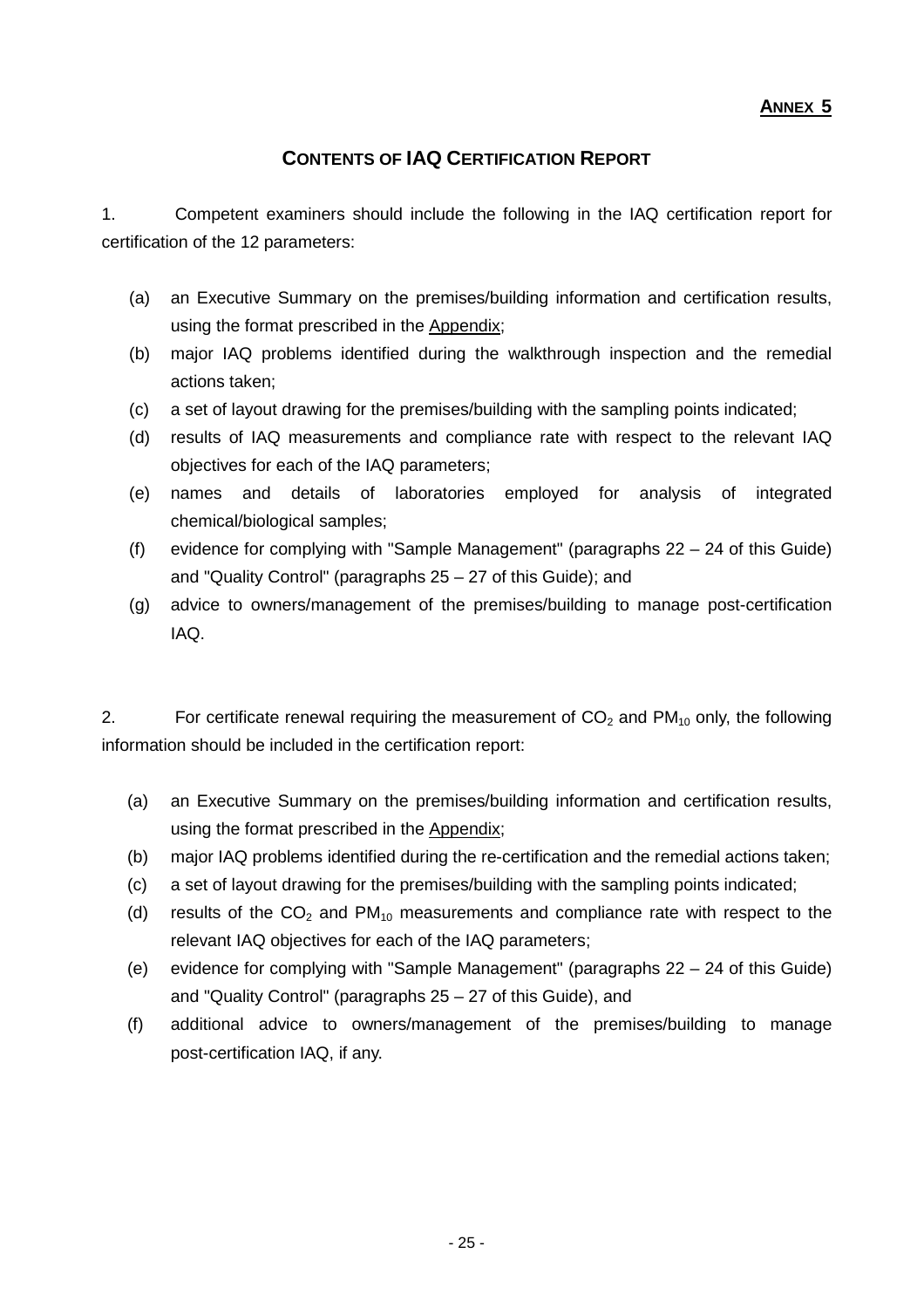# **EXECUTIVE SUMMARY OF THE CERTIFICATION REPORT**

| (1)  | Name of building:                                                       |                                                                 |
|------|-------------------------------------------------------------------------|-----------------------------------------------------------------|
| (2)  | Full address :                                                          |                                                                 |
|      |                                                                         |                                                                 |
|      |                                                                         |                                                                 |
|      |                                                                         |                                                                 |
| (3)  | Total number of floors :                                                |                                                                 |
| (4)  | Age of building:                                                        |                                                                 |
| (5)  | Assessment of whole building:<br>Yes (Total floor area: $\frac{m^2}{2}$ | No. Please specify the certified location(s) and areas :        |
|      |                                                                         |                                                                 |
|      |                                                                         |                                                                 |
|      |                                                                         |                                                                 |
|      |                                                                         |                                                                 |
| (6)  |                                                                         | Name of owner or management of building/certified location(s) : |
|      |                                                                         |                                                                 |
| (7)  | Contact person(s):                                                      |                                                                 |
| (8)  | Telephone number:                                                       |                                                                 |
| (9)  | Fax number:                                                             |                                                                 |
|      |                                                                         |                                                                 |
| (10) | E-mail address (if any) :                                               |                                                                 |
|      | (11) Type of premises/building:                                         | Office building                                                 |
|      |                                                                         | Cinema                                                          |
|      |                                                                         | Restaurant                                                      |
|      |                                                                         | Shopping mall                                                   |
|      |                                                                         |                                                                 |
|      | (12) Type of ventilation system :                                       | Constant Air Volume (CAV)                                       |
|      |                                                                         | Variable Air Volume (VAV)                                       |
|      |                                                                         | Fan Coil Unit (FCU)                                             |
|      |                                                                         | Other:                                                          |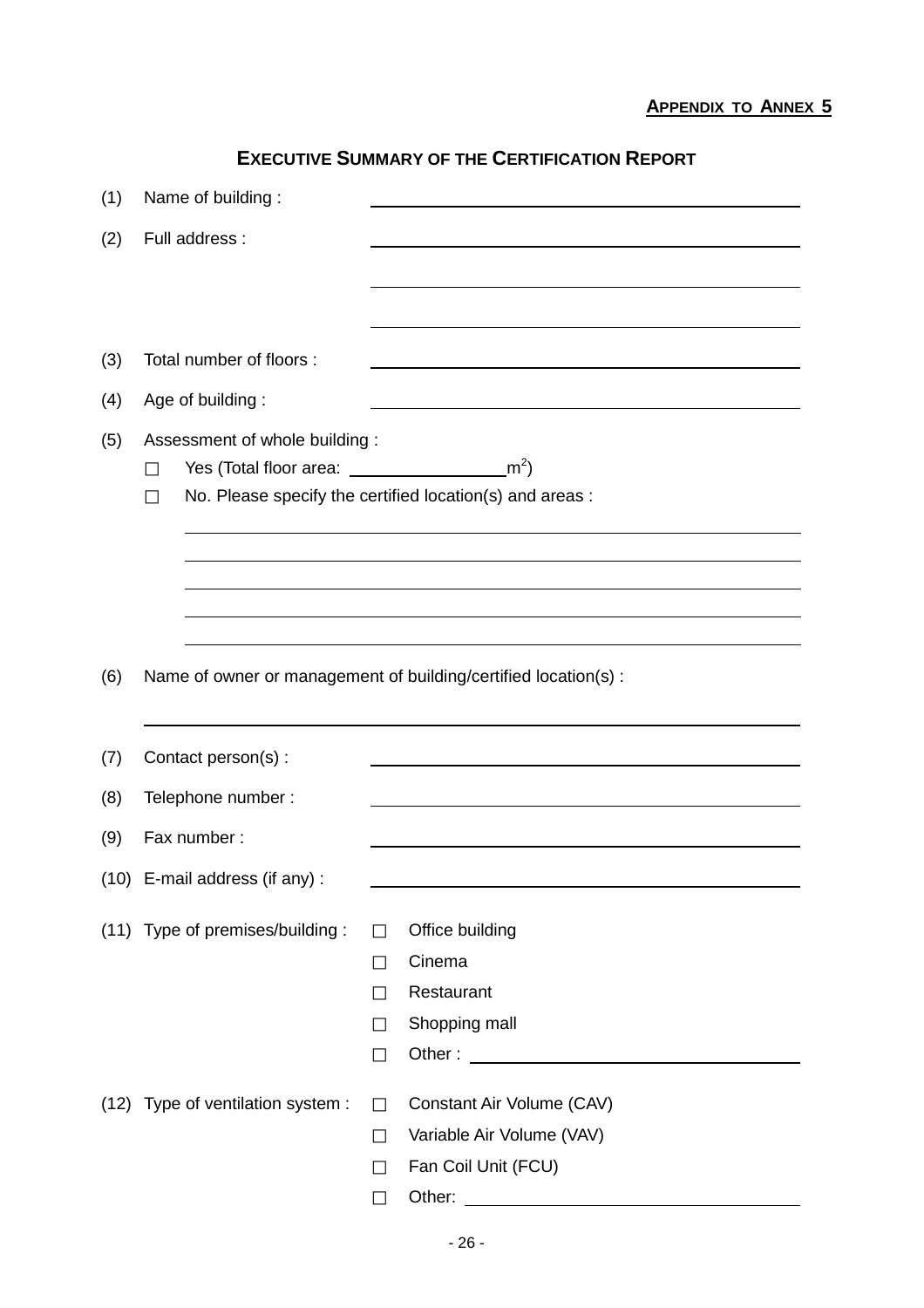| (13) Presence of reheat system :           |               | Yes                          |                                   |                                                          |
|--------------------------------------------|---------------|------------------------------|-----------------------------------|----------------------------------------------------------|
|                                            |               | <b>No</b>                    |                                   |                                                          |
|                                            |               | Other:                       |                                   |                                                          |
| (14) Presence of humidity control system : |               |                              | Yes                               |                                                          |
|                                            |               |                              | No                                |                                                          |
|                                            |               |                              | Other:                            |                                                          |
|                                            |               |                              |                                   |                                                          |
| (15) Smoking policy:                       | Permitted     |                              |                                   |                                                          |
|                                            | Not permitted |                              |                                   |                                                          |
|                                            |               |                              |                                   | Not permitted but no restriction to visitors / customers |
|                                            |               |                              | Restricted to smoking lounge/area |                                                          |
|                                            |               | Restricted to private office |                                   |                                                          |
|                                            | Other:        |                              |                                   |                                                          |

(16) For office buildings, do the following premises form part of the building?

| <b>Premises</b>             | <b>Existence</b> |           | <b>Have measurement been</b><br>taken in<br>these premises? |           |
|-----------------------------|------------------|-----------|-------------------------------------------------------------|-----------|
|                             | Yes              | <b>No</b> | Yes                                                         | <b>No</b> |
| <b>Bank</b>                 |                  |           |                                                             |           |
| Club house                  |                  |           |                                                             |           |
| Gymnasium / aerobics centre |                  |           |                                                             |           |
| Department store            |                  |           |                                                             |           |
| Retail shop                 |                  |           |                                                             |           |
| School                      |                  |           |                                                             |           |
| Supermarket                 |                  |           |                                                             |           |
| <b>Coffee Shop</b>          |                  |           |                                                             |           |
| Others (Please specify):    |                  |           |                                                             |           |

(17) Date, time, and period of assessment :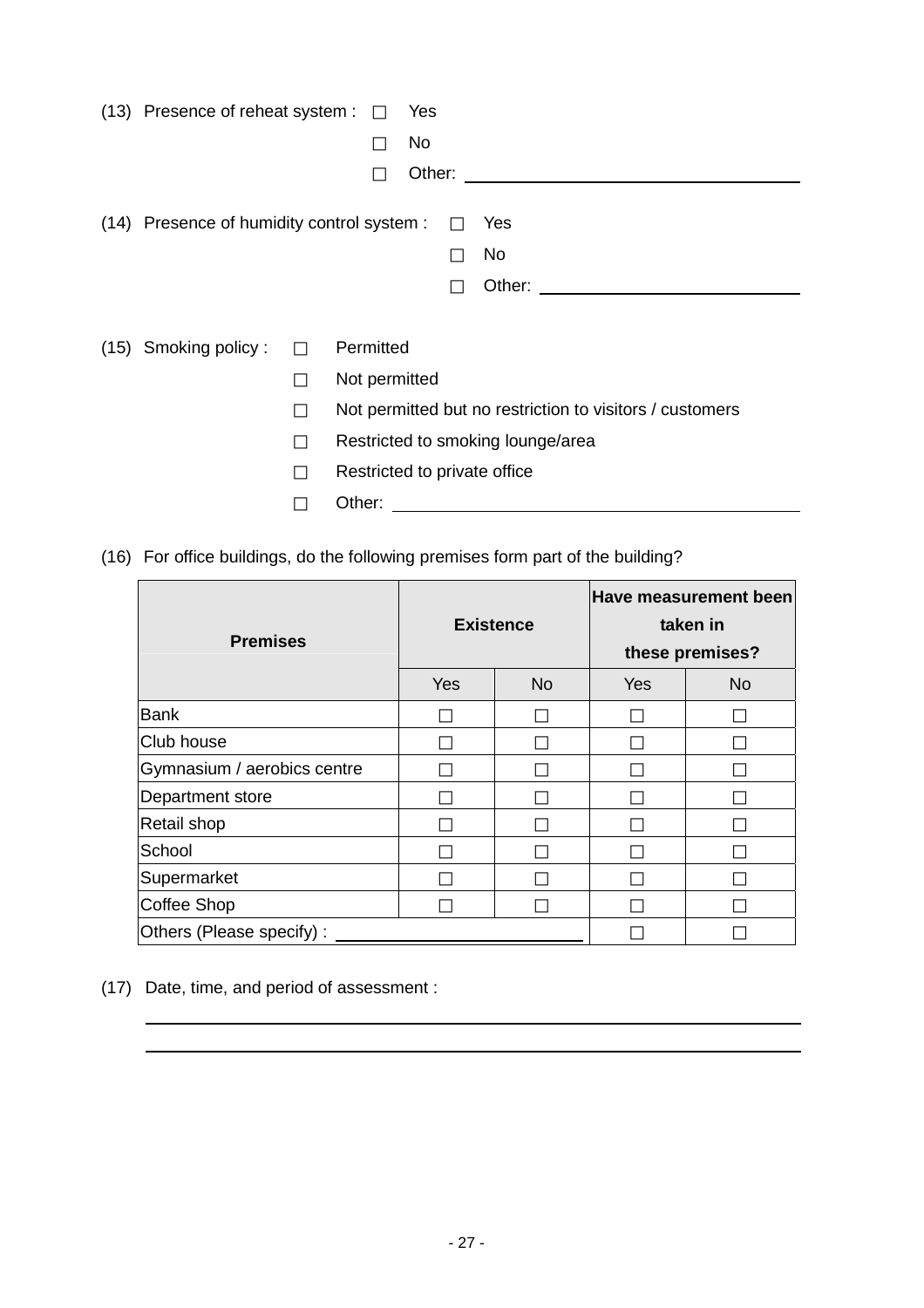### (18) Individual IAQ parameters measurement results:

*(For re-certification application requiring the measurement of*  $CO<sub>2</sub>$  *and PM<sub>10</sub>, please provide* the data on  $CO<sub>2</sub>$  and  $PM<sub>10</sub>$  only.)

| <b>Parameter</b>                                   | No. of sample<br>points collected | <b>Highest concentration</b><br>recorded <sup>#</sup> | Percentage of<br>compliance |
|----------------------------------------------------|-----------------------------------|-------------------------------------------------------|-----------------------------|
| Room temperature                                   |                                   | $\rm ^{\circ}C$                                       | $\%$                        |
| <b>Relative humidity</b>                           |                                   | %                                                     | %                           |
| Air movement                                       |                                   | m/s                                                   | %                           |
| Carbon dioxide $(CO2)$                             |                                   | ppmv                                                  | %                           |
| Carbon monoxide (CO)                               |                                   | ppmv                                                  | %                           |
| Respirable suspended<br>particulates ( $PM_{10}$ ) |                                   | $\mu$ g/m <sup>3</sup>                                | %                           |
| Nitrogen dioxide $(NO2)$                           |                                   | ppbv / $\mu$ g/m <sup>3+</sup>                        | %                           |
| Ozone $(O_3)$                                      |                                   | ppbv / $\mu$ g/m <sup>3+</sup>                        | %                           |
| Formaldehyde (HCHO)                                |                                   | ppbv / $\mu$ g/m <sup>3+</sup>                        | %                           |
| Total volatile organic<br>compound (TVOC)*         |                                   | ppbv / $\mu$ g/m <sup>3+</sup>                        | %                           |
| Radon (Rn)                                         |                                   | Bq/m <sup>3</sup>                                     | %                           |
| Airborne bacteria                                  |                                   | ctu/m <sup>3</sup>                                    | %                           |

*\* For alternative compliance check of the TVOC Objective for Good Class IAQ Certification with individual VOC measurement, please provide details by completing paragraph (19) below.* 

<sup>g</sup> *Delete as appropriate. #*

 *For Excellent Class, please record the lowest and the highest readings observed for "Temperature" and "Relative Humidity" (e.g. 18.9*°*C /26*°*C) to demonstrate compliance with the respective IAQ objectives.* 

### (19) Individual VOC measurement results (if applicable):

*(For re-certification requiring the measurement of*  $CO<sub>2</sub>$  *and PM<sub>10</sub> only, please leave this blank)* 

| vial in |  |
|---------|--|
|         |  |

| <b>VOC Species</b>                                            | No. of sample<br>points collected | <b>Highest concentration recorded</b> |
|---------------------------------------------------------------|-----------------------------------|---------------------------------------|
| Benzene                                                       |                                   | ppbv / $\mu$ g/m <sup>3+</sup>        |
| Carbon tetrachloride                                          |                                   | ppbv / $\mu$ g/m <sup>3+</sup>        |
| Chloroform                                                    |                                   | ppbv / $\mu$ g/m <sup>3+</sup>        |
| 1,2-Dichlorobenzene                                           |                                   | ppbv / $\mu$ g/m <sup>3+</sup>        |
| 1,4-Dichlorobenzene                                           |                                   | ppbv / $\mu$ g/m <sup>3+</sup>        |
| Ethylbenzene                                                  |                                   | ppbv / $\mu$ g/m <sup>3+</sup>        |
| Tetrachloroethylene                                           |                                   | ppbv / $\mu$ g/m <sup>3+</sup>        |
| <b>Toluene</b>                                                |                                   | ppbv / $\mu$ g/m <sup>3+</sup>        |
| Trichloroethylene                                             |                                   | ppbv / $\mu$ g/m <sup>3+</sup>        |
| Xylene ( $o$ -, $m$ -, $p$ -isomers)<br>Doloto as appropriato |                                   | ppbv / $\mu$ g/m <sup>3+</sup>        |

g *Delete as appropriate.*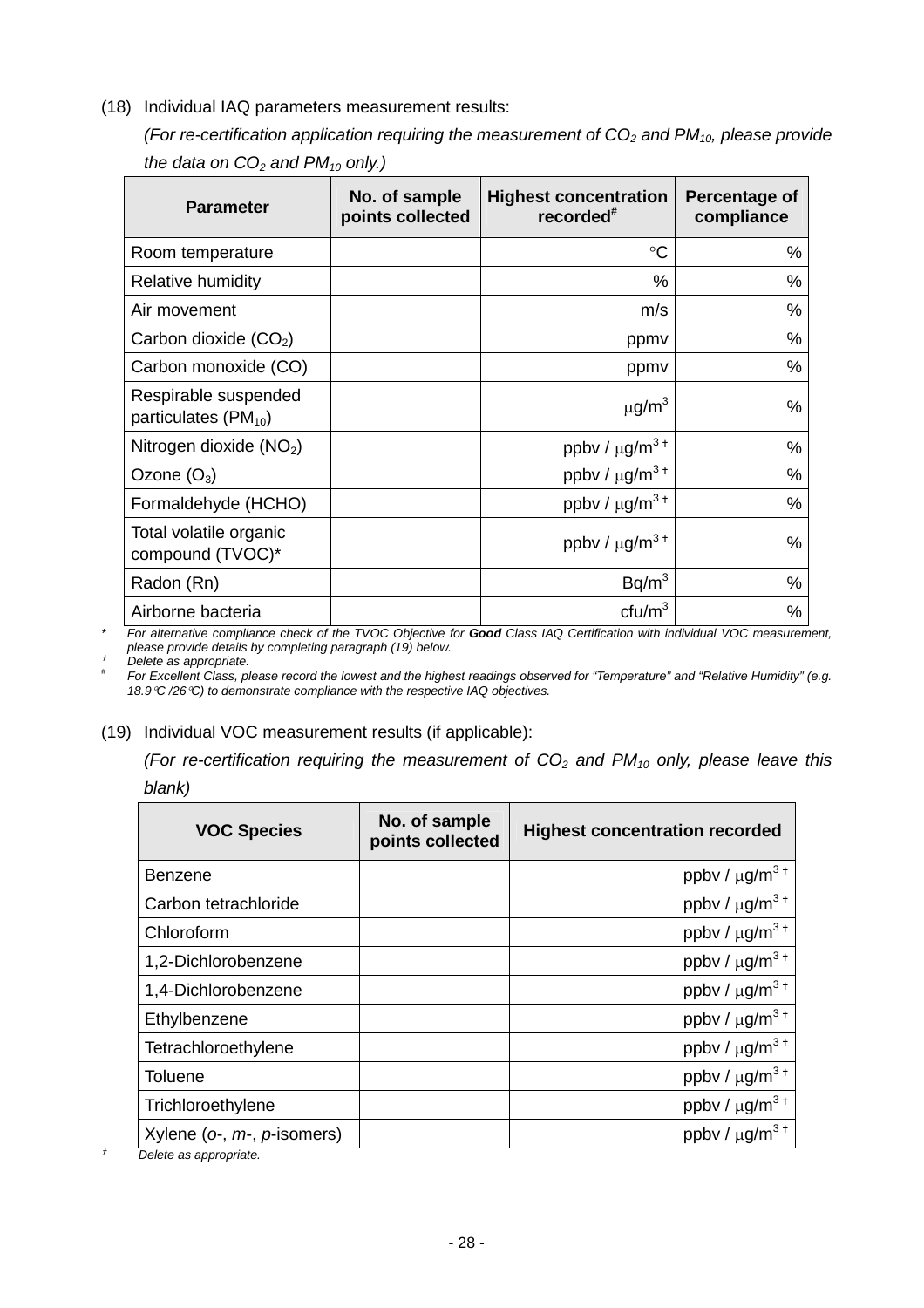- (20) Based on the assessment results, Class of the IAQ Objectives is attained for the above building/location(s)\*.
- (21) An IAQ Certificate duly signed by me together with the full IAQ Certification Report are attached.
- (22) I, the undersigned, confirm that the information provided above is true and correct to the best of my knowledge.

| <b>Name</b>      | <u> 1989 - Andrea Andrew Maria (h. 1989).</u>           |                   |
|------------------|---------------------------------------------------------|-------------------|
|                  |                                                         |                   |
|                  |                                                         |                   |
| Organisation     |                                                         |                   |
| Telephone no.    |                                                         |                   |
| Fax no.          | <u> 1988 - Jan Sterner Sterner (d. 1989)</u>            | Organisation Chop |
|                  |                                                         |                   |
|                  |                                                         |                   |
| <b>Signature</b> | <u> 1988 - Andrea Stadt, fransk politiker (d. 1989)</u> |                   |
| <b>Date</b>      |                                                         |                   |

*\* Delete as appropriate.* 

\*\* *Please state "Not Applicable" if the competent examiner is a public officer appointed by Director of Electrical & Mechanical Services or Director of Architectural Services.*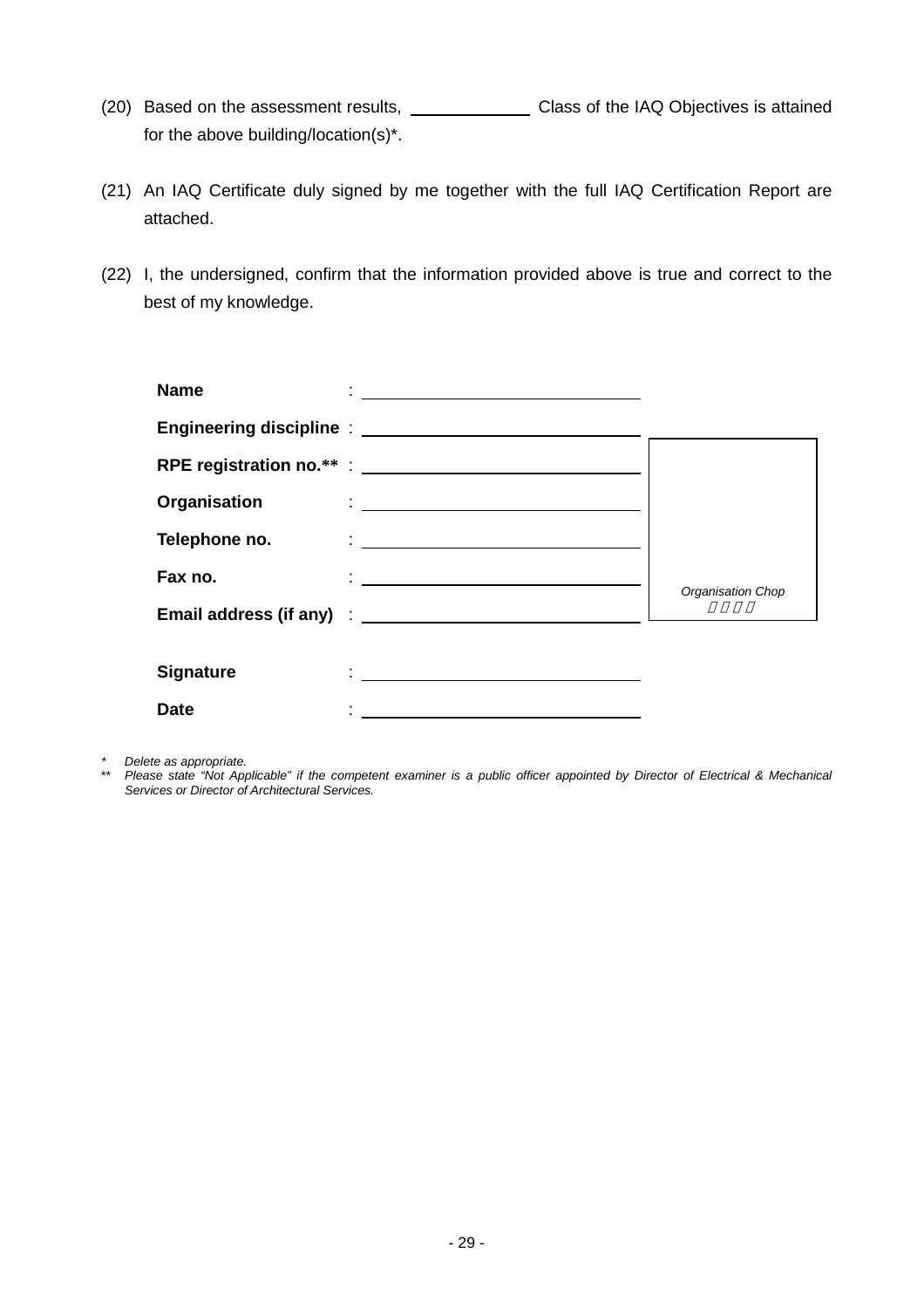# **APPLICATION FOR REGISTRATION OF IAQ CERTIFICATE UNDER THE IAQ CERTIFICATION SCHEME FOR OFFICES AND PUBLIC PLACES**

 I, the undersigned, would like to apply for registration of Indoor Air Quality (IAQ) Certificate under the IAQ Certification Scheme for Offices and Public Places for the following building/certified location(s) :

| Name of building                   |  |
|------------------------------------|--|
| <b>Full address</b>                |  |
|                                    |  |
|                                    |  |
| Certified location(s) <sup>#</sup> |  |

2. This is (please tick as appropriate):

the first-time application.

the time of renewal\*.

The certificate number of the last submission is

*\* Please fill in the number of times of renewal as appropriate.* 

3. I confirm that I have engaged a competent examiner to carry out IAQ measurement in the above building/certified location(s), with the original copy of the IAQ Certificate and the duplicate copy of the Certification Report signed off by the competent examiner as attached.

4. I agree to disclose the information contained in the IAQ Certificate to the public in the IAQ Information Centre website and related publications.

5. After registration of the Certificate, please (tick as appropriate)

send the Certificate to me by surface mail. notify me for collection of the Certificate at the IAQ Information Centre.

| <b>Name</b>         |                                                                                                                         |                   |
|---------------------|-------------------------------------------------------------------------------------------------------------------------|-------------------|
| Company             |                                                                                                                         |                   |
| <b>Position</b>     |                                                                                                                         |                   |
| <b>Telephone No</b> |                                                                                                                         |                   |
| <b>Fax No</b>       |                                                                                                                         |                   |
|                     |                                                                                                                         |                   |
|                     |                                                                                                                         |                   |
| <b>Signature</b>    | <u> The Communication of the Communication of the Communication of the Communication of the Communication of the Co</u> | Organisation Chop |
| <b>Date</b>         |                                                                                                                         |                   |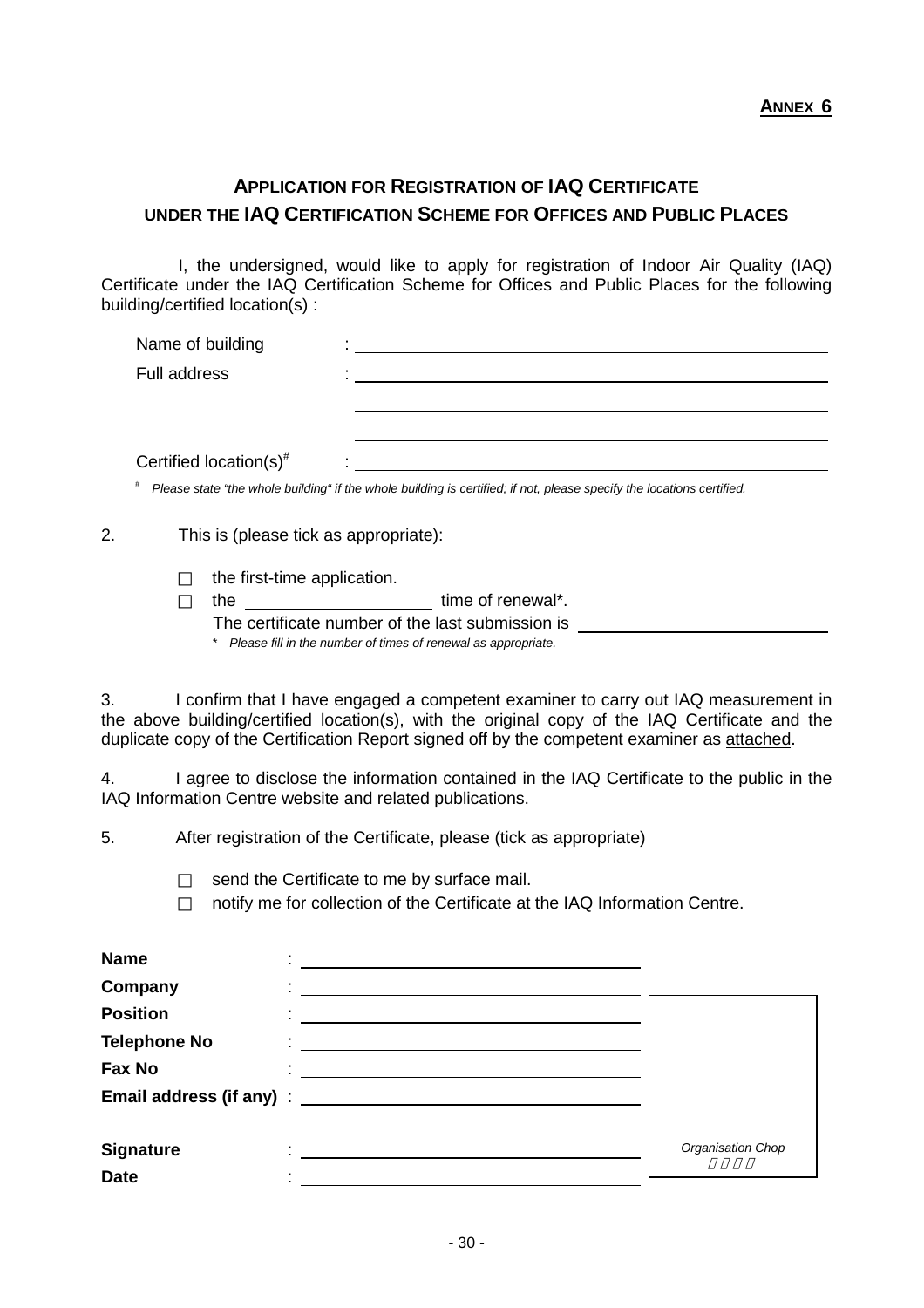## **CHECKLIST FOR POST-CERTIFICATION MAINTENANCE FOR MVAC SYSTEM**

- I. Area Usage
	- Any changes in the original usage of the places of which the MVAC system was designed for? For example, office use changed to shops or restaurants?
	- Any change of number of occupants?
- II. Maintenance Records
	- MVAC equipment regularly maintained as recommended by the manufacturers?
	- Any modification/replacement of MVAC equipment? New equipment capacity as per originally designed?
	- Air ducting regularly cleaned as recommended?
	- Air balancing regularly checked and maintained?
- III. MVAC Equipment
	- (a) Chillers
		- coils properly cleaned?
		- any refrigerant and oil leakages?
	- (b) Cooling towers
		- regularly cleaned and treated in accordance with Code of Practice for Prevention of Legionnaires' Disease (published by Electrical and Mechanical Services Department)?
	- (c) Fresh air intakes
		- regularly cleaned?
		- wire quard in place?
		- any new possible pollution sources (e.g. exhausts, garbage collection and bus stops, etc.) located near the fresh air intakes?
	- (d) MVAC equipment room
		- clean and dry?
		- chemicals or refuse stored?
		- drain points/pans blocked?
	- (e) Air filters
		- securely fixed to the housing without any bypassing of unfiltered air?
		- pre-filter and final filters properly installed?
		- filter indicators / alarms properly installed and functioning?
		- regularly cleaned and replaced?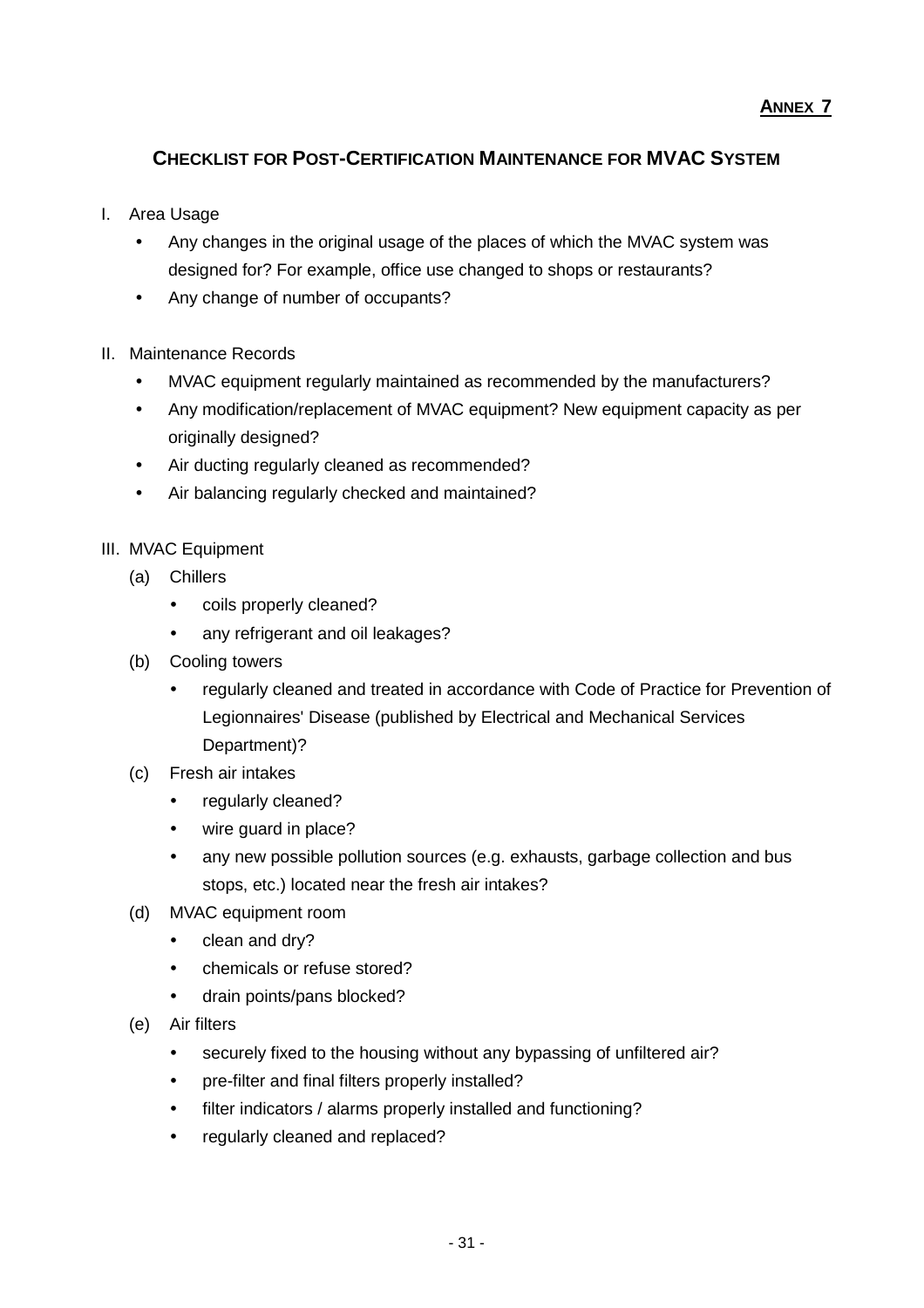- (f) Cooling/Heating coils
	- regularly cleaned?
	- any rust?
- (g) Drain pans
	- outlet clogged?
	- condensate easily drained?
	- regularly cleaned?
- (h) Automatic controls
	- are all fans, AHUs, etc. programmed to start and stop as designed?
	- all control relays function properly?
	- fire dampers/volume control dampers set as per designed?
	- damper actuators function and set properly?
	- temperature and humidity sensors functioning properly?
	- thermostats, humidistats, limit switches set and function properly?
- (i) Fans
	- fan blades clean?
	- ductwork/inlet/outlet properly and securely connected?
- (j) Fancoils
	- thermostats properly set?
	- filters regularly cleaned?
	- drip pans properly installed, insulated and pitched?
	- chilled water and condensate pipe work properly insulated?
- (k) Ductwork
	- properly sealed?
	- regularly cleaned?
	- access doors properly closed?
	- insulation intact?
- (l) Air grilles/diffusers
	- properly sealed?
	- smudge marks on air outlets?
	- regularly cleaned?
	- air plenums regularly cleaned?
	- volume dampers/blades regularly cleaned and properly set as per design?